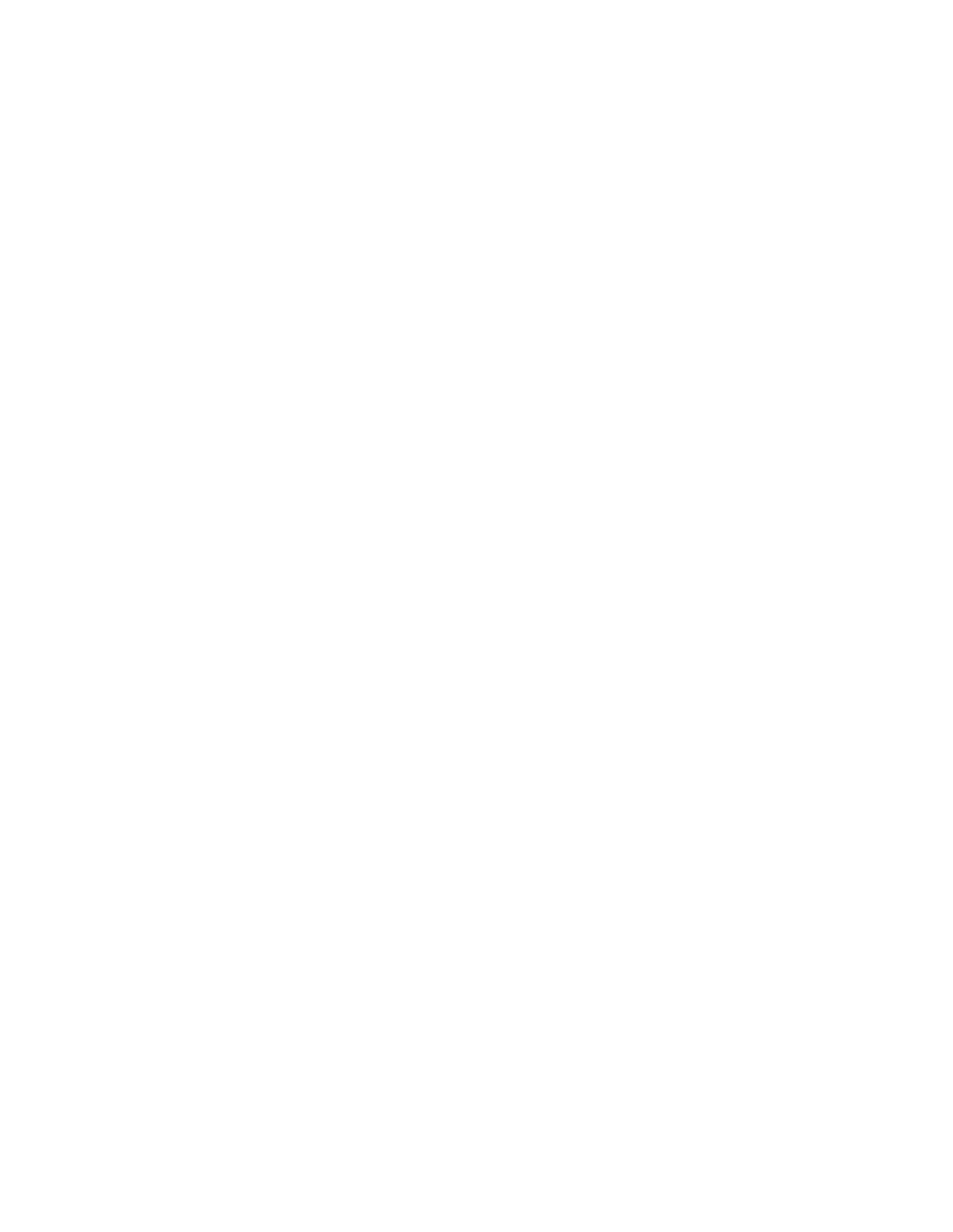# A Database Interface for Complex Objects

Marcel Holsheimer Rolf A. de By Hassan Aït-Kaci

**March 1993**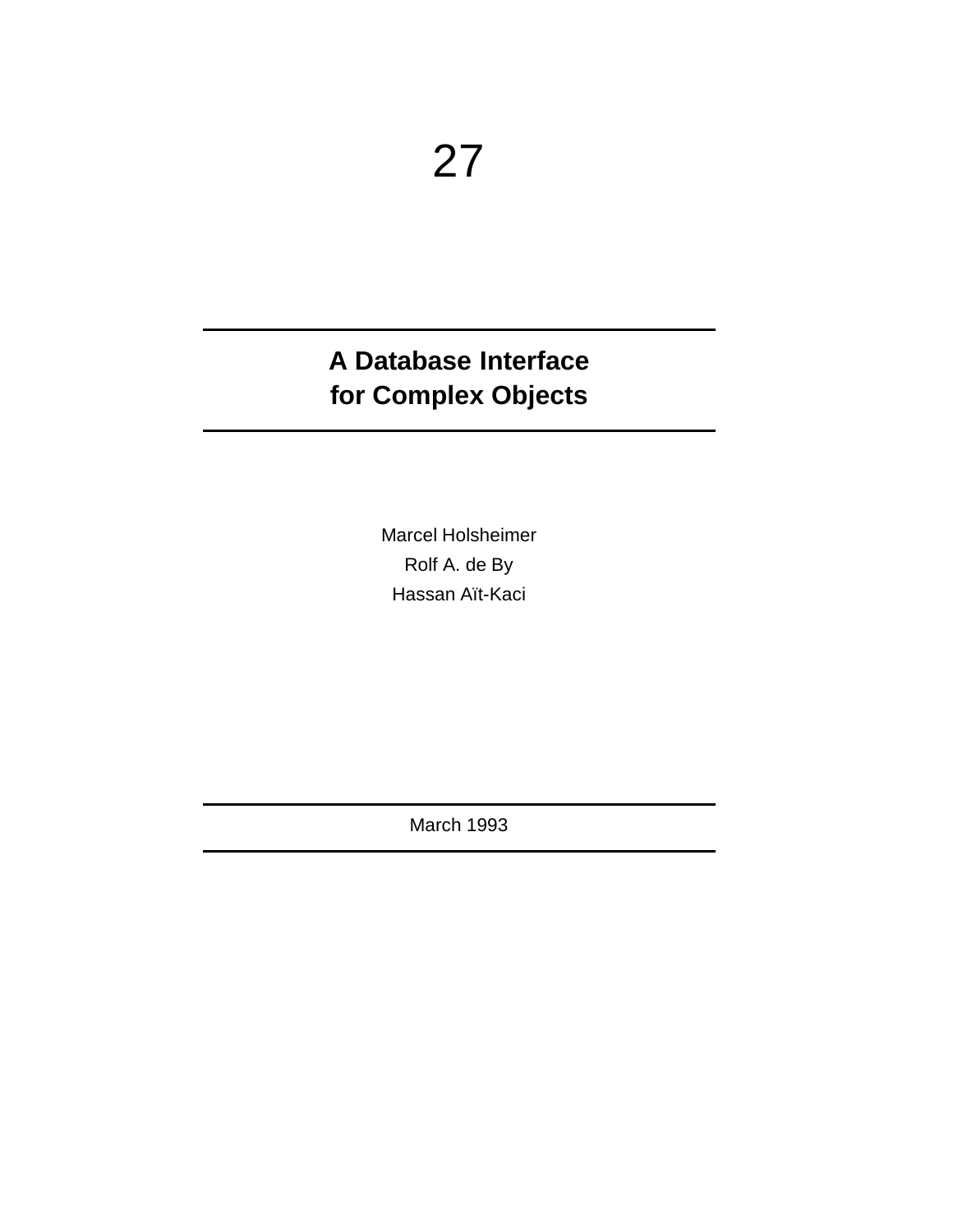#### Publication Notes

The authors may be contacted at the following addresses:

| Marcel Holsheimer                    | Rolf de By                         | Hassan Aït-Kaci               |
|--------------------------------------|------------------------------------|-------------------------------|
| Centrum voor Wiskunde en Informatica | University of Twente               | Digital Equipment Corporation |
| (CWI)                                | <b>Computer Science Department</b> | Paris Research Laboratory     |
| Postbus 4079                         | P.O. Box 217                       | 85, avenue Victor Hugo        |
| 1009 AB Amsterdam                    | 7500 AE Enschede                   | 92500 Rueil-Malmaison         |
| The Netherlands                      | The Netherlands                    | France                        |
|                                      |                                    |                               |

marcel@cwi.nl deby@cs.utwente.nl hak@prl.dec.com

#### c Digital Equipment Corporation and University of Twente 1993

This work may not be copied or reproduced in whole or in part for any commercial purpose. Permission to copy in whole or in part without payment of fee is granted for non-profit educational and research purposes provided that all such whole or partial copies include the following: a notice that such copying is by joint permission of the Paris Research Laboratory of Digital Equipment Centre Technique Europe (Rueil-Malmaison, France) and of the University of Twente Computer Science Department (Enschede, The Netherlands); an acknowledgement of the authors and individual contributors to the work; and all applicable portions of the copyright notice. All rights reserved.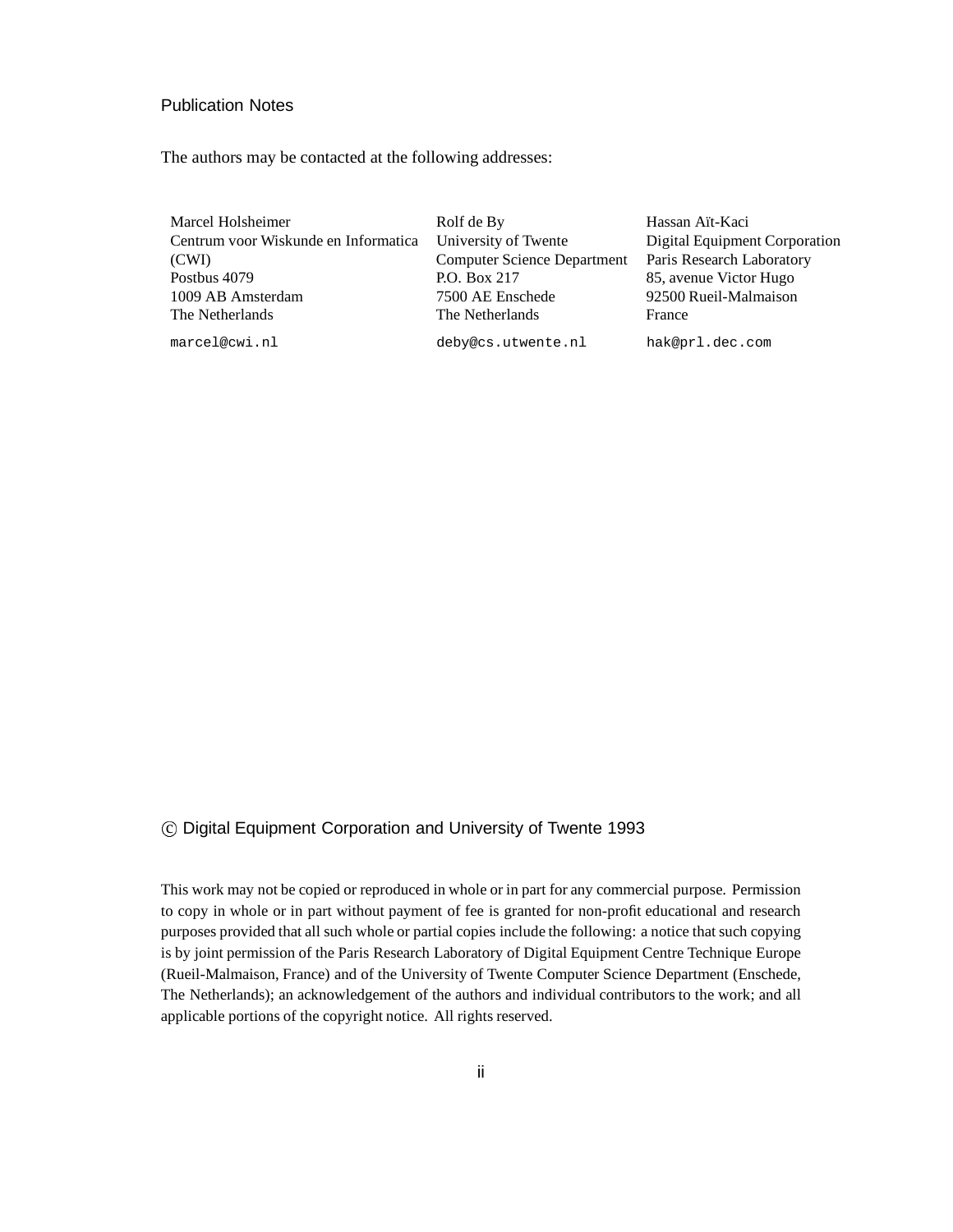#### Abstract

We describe a formal design for a logical query language using  $\psi$ -terms as data structures to interact effectively and efficiently with a relational database. The structure of  $\psi$ -terms provides an adequate representation for so-called complex objects. They generalize conventional terms used in logic programming: they are typed attributed structures, ordered thanks to a subtype ordering. Unification of  $\psi$ -terms is an effective means for integrating multiple inheritance and partial information into a deduction process. We define a compact database representation for  $\psi$ -terms, representing part of the subtyping relation in the database as well. We describe a retrieval algorithm based on an abstract interpretation of the  $\psi$ -term unification process and prove its formal correctness. This algorithm is efficient in that it incrementally retrieves only additional facts that are actually needed by a query, and never retrieves the same fact twice.

#### **Résumé**

Nous décrivons la conception formelle d'un langage de requêtes logiques utilisant les  $\psi$ termes comme structure de données pour interagir effectivement and efficacement avec une base de données relationnelle. La structure des  $\psi$ -termes fournit une représentation adéquate pour les objets soi-disant complexes. Ils généralisent les termes conventionnels utilisés en programmation logique: ce sont des structures typées et attribuées, ordonnées grâce à un ordre de sous-types. L'unification des  $\psi$ -termes est un moyen effectif d'intégrer héritage multiple et information partielle dans un processus de déduction. Nous définissons une représentation compacte en base de données pour les  $\psi$ -termes, representant aussi une partie de l'ordre sur les types dans la base de données. Nous décrivons un algorithme d'extraction de données basé sur l'interprétation abstraite de l'unification des  $\psi$ -termes et prouvons sa correction formelle. Cet algorithme est efficace en ce sens qu'il extraie de façon incrémentale seuls les faits supplémentaires qui sont nécéssaires à une requête, et jamais deux fois le même fait.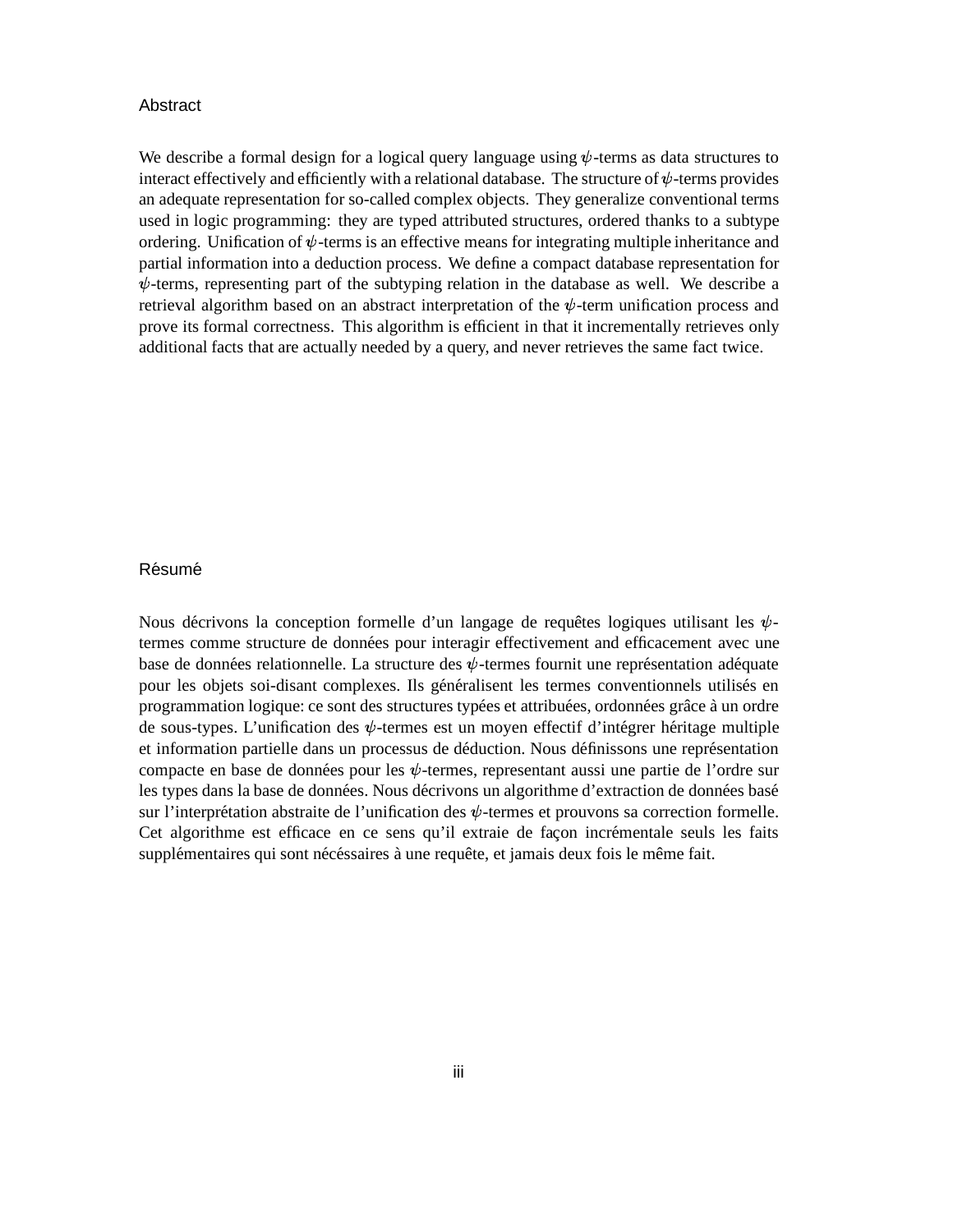# Keywords

Relational Databases, Deductive Databases, Logical Query Languages,  $\psi$ -Terms, Complex Objects, Inheritance, Abstract Interpretation, Information Retrieval.

Acknowledgements

The authors wish to thank Herman Balsters, Jean-Pic Berry, Maurice van Keulen, and Andreas Podelski for their support and useful remarks.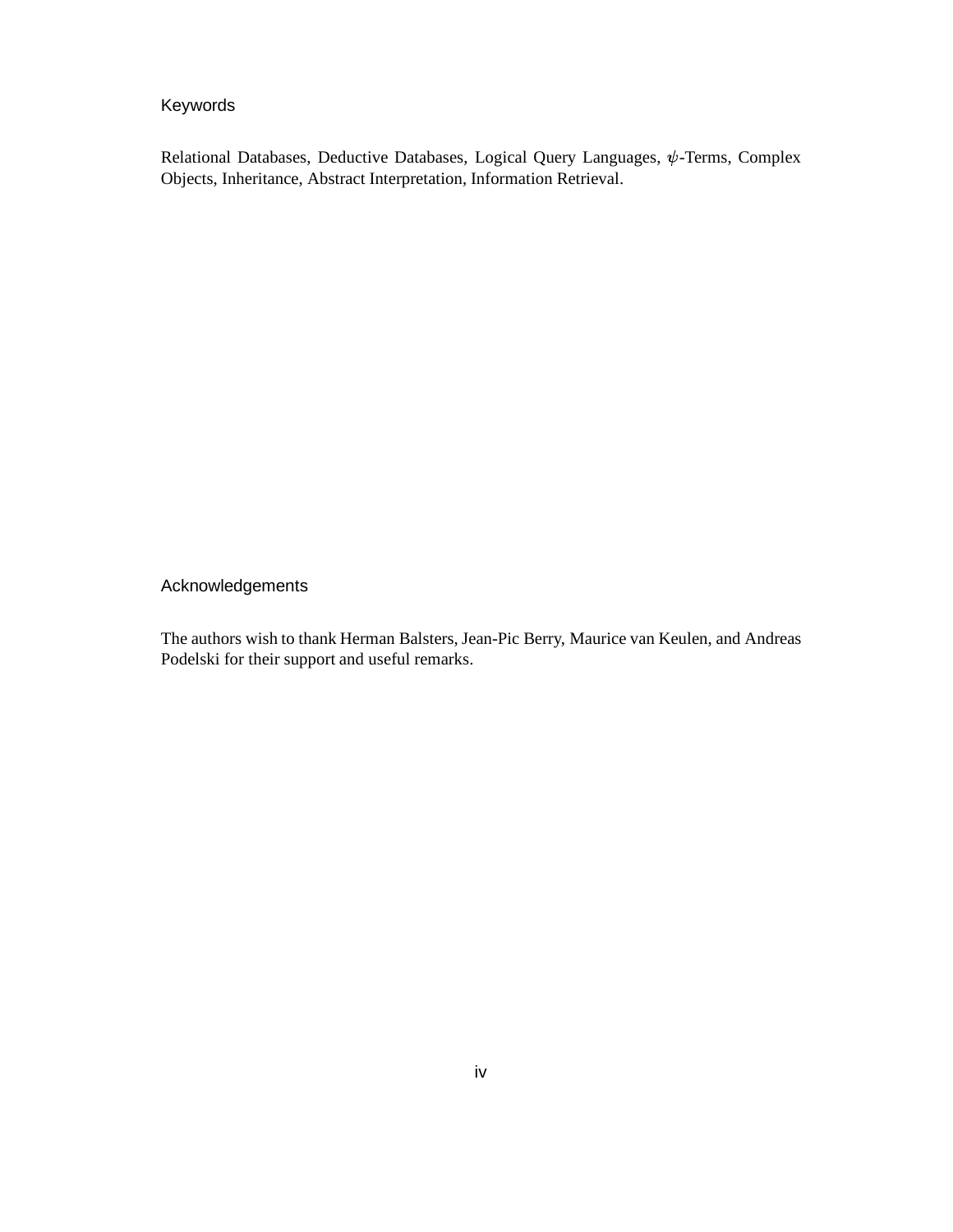# **Contents**

| 1              | Introduction                                                                                                          | 1              |
|----------------|-----------------------------------------------------------------------------------------------------------------------|----------------|
|                | 1.1                                                                                                                   | 1              |
|                | 1.2                                                                                                                   | 2              |
| $2^{\circ}$    | The facts of LIFE                                                                                                     | 2              |
|                | 2.1                                                                                                                   | 3              |
|                | $2.2^{\circ}$                                                                                                         | 5              |
|                | Type signature entertainment and the contract of the signature entertainment and the signature of the signatur<br>2.3 | $\overline{7}$ |
|                | 2.4                                                                                                                   | 7              |
| 3              | Representation in a database<br>3.1<br>3.2                                                                            | 9<br>9<br>10   |
|                | 4 Retrieval algorithm                                                                                                 | 12             |
|                | 5 Reduced type signature                                                                                              | 15             |
| 6              | Optimization                                                                                                          | 17             |
| $\overline{7}$ | Conclusion                                                                                                            | 18             |
|                | References                                                                                                            | 20             |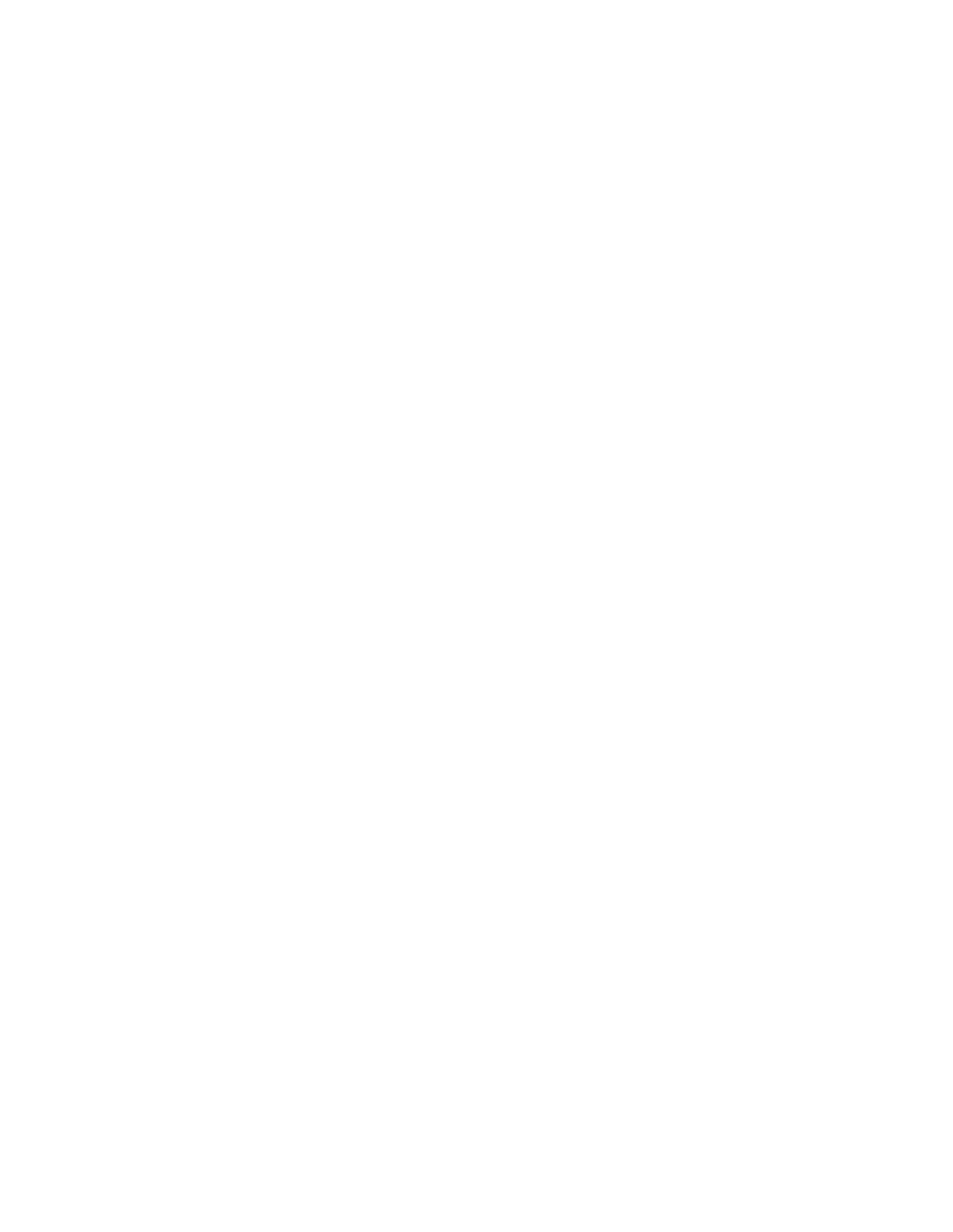The difficulty lay in the form and economy of it, so to dispose such a multitude of materials as not to make a confused heap of incoherent parts but one consistent whole.

EPHRAIM CHAMBERS, *Cyclopaedia*

#### 1 Introduction

#### 1.1 Motivation and contribution

The combination of logic programming languages and database systems has been a research theme for the last decade in both logic programming and database communities. The interest from a logic programming perspective came when the need was felt for manipulating large sets of facts. Usually Prolog was coupled with a relational database. In [9], Ceri *et al.* provide an excellent overview of work in this area. In the database community, it was felt that the logic programming paradigm offers interesting opportunities as a database query language. This resulted in logical query languages like  $LDL$  [14] and NAIL! [13].

So-called complex objects have recently been studied for use in database systems [7, 8]. Much of what has been proposed in those studies is derived from earlier work extending first-order terms to  $\psi$ -terms [1]. The latter notion has had a more direct application in programming language design [4, 2, 6] than in database systems. Still, the functionality and naturalness of deductive queries over  $\psi$ -terms is a strong motivation for providing a logic programming language using  $\psi$ -terms with an effective means to access large volumes of data and knowledge stored in a database (see [5] for a convincing example).

We propose a formal design for an effective coupling of such a language with a relational database. For the purpose of our presentation and experimentation, we use the specific language LIFE [2], but this implies no loss of generality. Indeed, although we formulate it using  $\psi$ -terms, our design is directly applicable to any logical query language with complex objects represented as Prolog terms or as data structures *a la `* [7, 8], since all these models turn out to be special cases of  $\psi$ -terms. We present the theoretical view of our proposed database support of that language and discuss the results. Our theoretical design was put into practice as the basis of an experimental implementation [12].

Although our experiment may be categorized as providing database support to a logic programming language, it goes beyond previous research in that it considers a language with types and attributed terms, which can be arbitrarily nested, and provide multiple inheritance. As will be shown, due to the specific characteristics of LIFE's type system, our experiment has yielded a form of database support that not only allows querying for facts, but also posing abstract queries, that is, queries that ask for general knowledge as opposed to factual knowledge.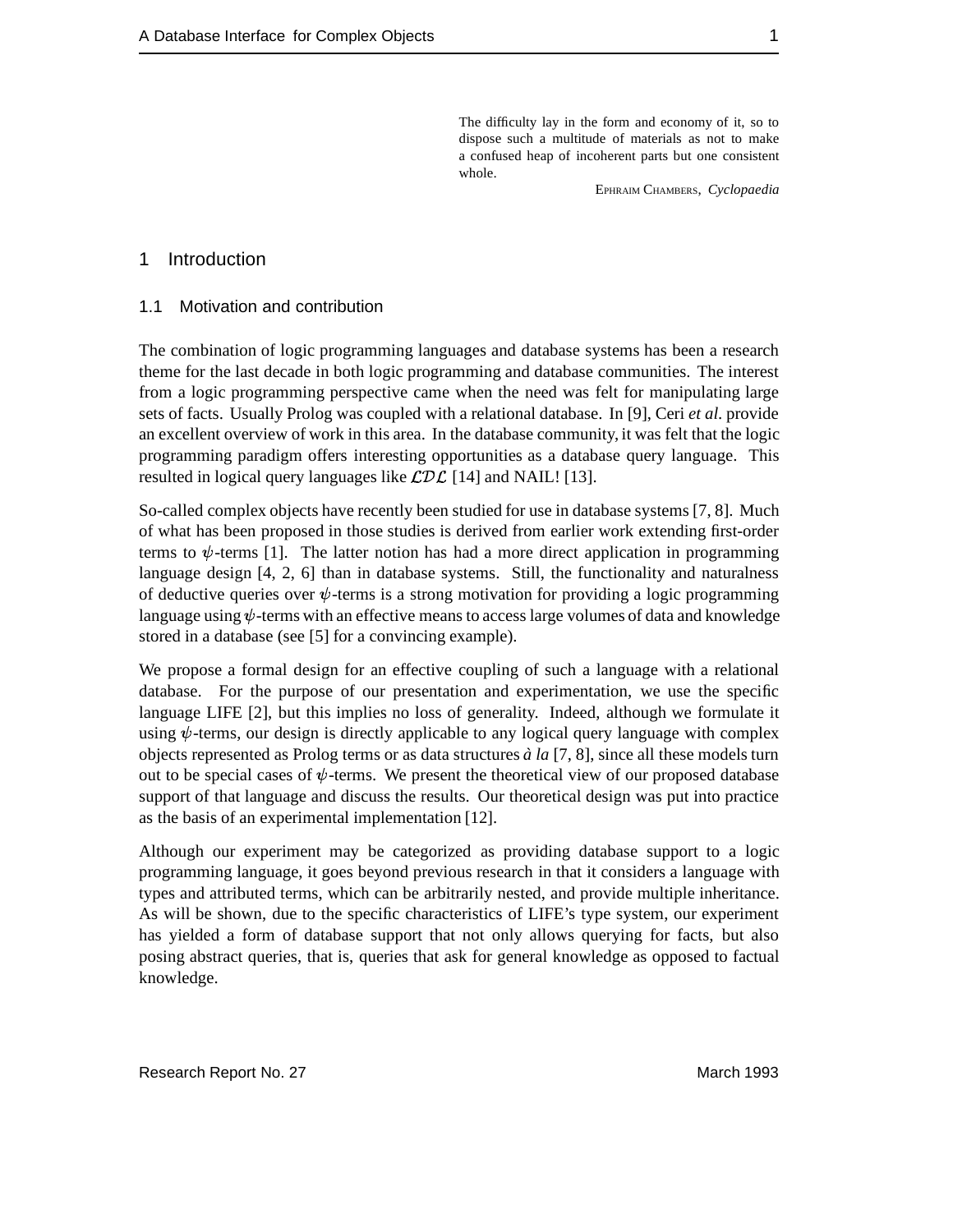#### 1.2 Organization of paper

Before we delve into technicalities, here is a brief introductory overview of the paper. Our system is organized as sketched in Figure 1 and consists of three subsystems; namely, the



Figure 1. Architecture of the system.

LIFE system, an interface written in LIFE, and an external relational database. The coupled system is intended to represent the facts of LIFE in the database and to retrieve these facts, when needed by the LIFE system.

Hence, the functionality of the interface is twofold. Firstly, it provides a compact database representation for logical facts. As we shall see in Section 2, these facts are ordered by a subsumption relation induced by a subtype ordering on functors. In Section 3, we propose to group facts into what we call *qualified segments*, such that the subtype relationships involving symbols in these facts are implicitly represented. We also compress segments before storage in the database.

Secondly, for the retrieval of facts, we use a *tight coupling* [15, 16], where facts are loaded when needed by the LIFE system. In Section 4, we describe an abstraction of the unification process, where qualified segments in the database are approximated by a set of generalizations, called *qualifier*. If facts from the database are requested, we use the qualifier and the current goal, a term, to construct a *candidate*: a selection condition on the segment, retrieving all facts that unify with this goal. In Section 5, we show that not all subtype relationships need be stored in the LIFE-system, since some are implicitly represented in the database. In Section 6, we optimize the retrieval process, by storing loaded facts in the internal database and retrieving each fact only once. We conclude with Section 7, with a recapitulation of our work and a brief overview of the perspectives it offers. No particular background is required to understand the technical contents of this paper other than elementary discrete algebra, shreds of logic programming, and basic notions of relational and deductive databases.

### 2 The facts of LIFE

LIFE (*Logic, Inheritance, Functions, Equations*) is a logic programming language extending Prolog terms as described in [2, 4, 6]. The user can specify inclusion relationships between functor symbols, thus enabling the direct representation and use of taxonomic information. Thus, functors are called types and no longer differentiated from values. For example, we can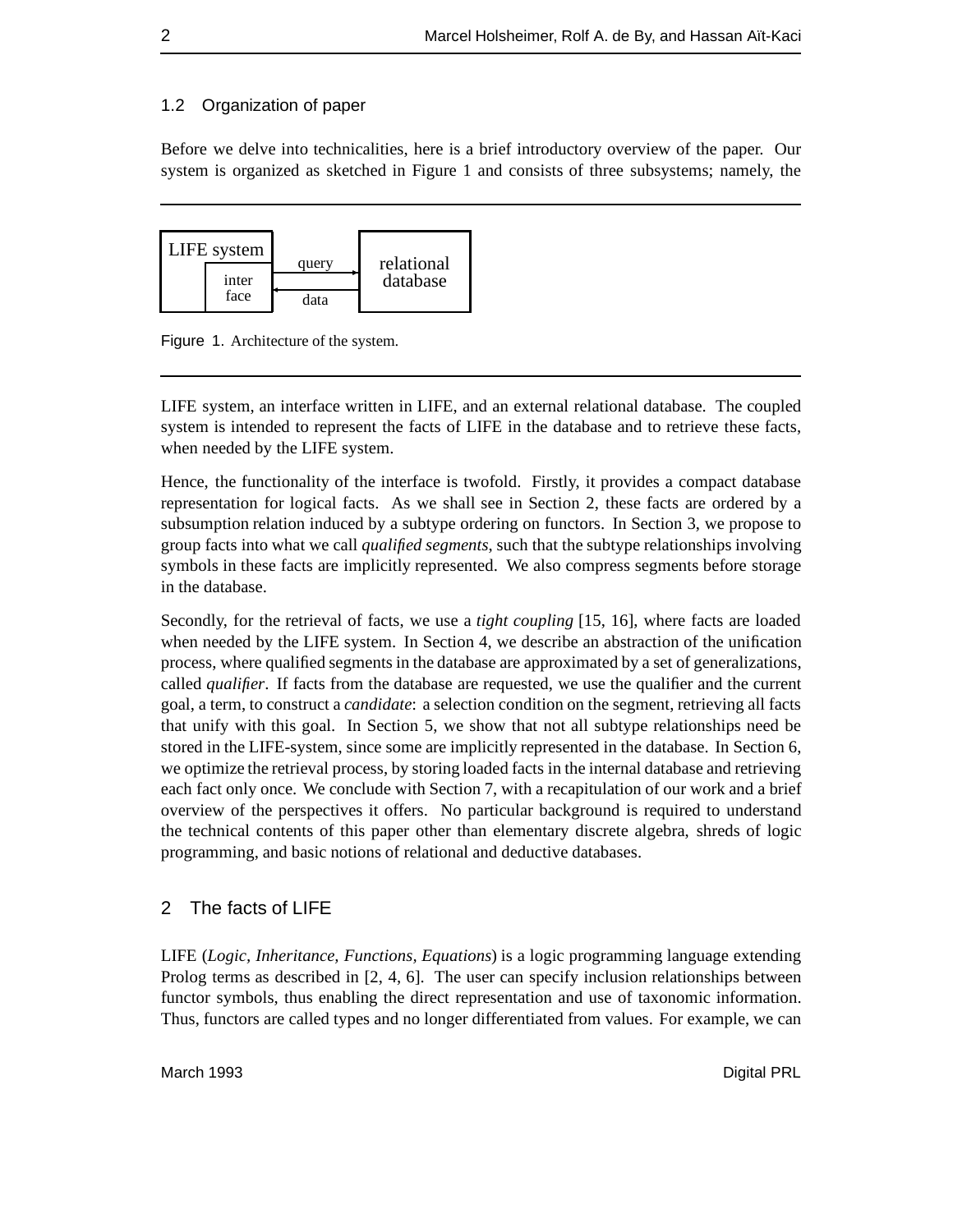state that *apples* is a subtype of *food*, so that a fact *likes*(*mary*; *food*), stating that mary likes food, implies that mary likes apples as well.

To make use of a subtyping relation in a logic programming language, the unification operation must be redefined. The subtyping relation generates a partial order on the set of all terms called *term subsumption*. Unification of two terms computes their *greatest lower bound* (GLB) with respect to term subsumption. Failure of unification is denoted by a special term: the symbol  $\perp$  ("*bottom*").

For the purpose of our presentation, it will suffice to assume that a LIFE program *P* consists of the specification of the subtype ordering, and logical rules in the form of Horn-clauses. The essential point to keep in mind is that the literals making up a program's clauses are  $\psi$ -terms rather than conventional Prolog terms. Hence, as is the case in deductive database languages, the Horn clauses are separated into the *extensional* database (EDB)—*i.e.*, the facts containing no variables—and the *intensional* database (IDB)—the rest.

Our idea is to represent the (presumably numerous) facts of a LIFE program's EDB as flat relations to store in an external relational database. Then, designing an interface amounts to defining an intermediate representation allowing to translate from facts of LIFE  $(i.e., \psi$ -terms) to database tuples and back. To be correct, a database retrieval algorithm responding to a LIFE query through this interface must be sound (*i.e.*, retrieve *no irrelevant* tuples) and complete (*i.e.*, retrieve *all relevant* tuples). Hence, the interface design and the correctness of retrieval depend in some essential way on the formalization of  $\psi$ -terms. This section is meant to give all the preliminary formalities that we use, introducing basic and disjunctive  $\psi$ -terms, type signatures, subsumption, and related notions. From this point on, whenever we say "term" we shall mean (possibly disjunctive) " $\psi$ -term."<sup>1</sup>

#### 2.1 Terms

A *basic* term is built out of *type symbols* and *attribute labels*. Let  $\mathcal{L}$  be the set of all attribute labels, and S the set of all type symbols, including  $\top$  (*"top"*) and  $\bot$  (*"bottom"*).

Definition 1 (Basic term) *A* basic term *p* is an expression of the form  $s(l_1 \Rightarrow p_1, \ldots, l_n \Rightarrow p_n)$ ,  $n \geq 0$ *, where:* 

- $s \in S$  *is the* root symbol *of p, denoted by* **root** $(p)$ *.*
- $l_1 \ldots, l_n \in \mathcal{L}$  *are pairwise distinct* attribute labels.
- $p_1, \ldots, p_n$  *are terms: the subterms of p.*

If *n* <sup>=</sup> 0, *p* is is said to be *atomic*, and simply written as *s*. Otherwise, *p* is said to be *attributed*. The attribute-subterm list is unordered. A term with at least one occurrence of the symbol  $\perp$ 

<sup>&</sup>lt;sup>1</sup>More precisely, we shall mean  $\psi$ -terms *without variables* since only EDB facts will be considered.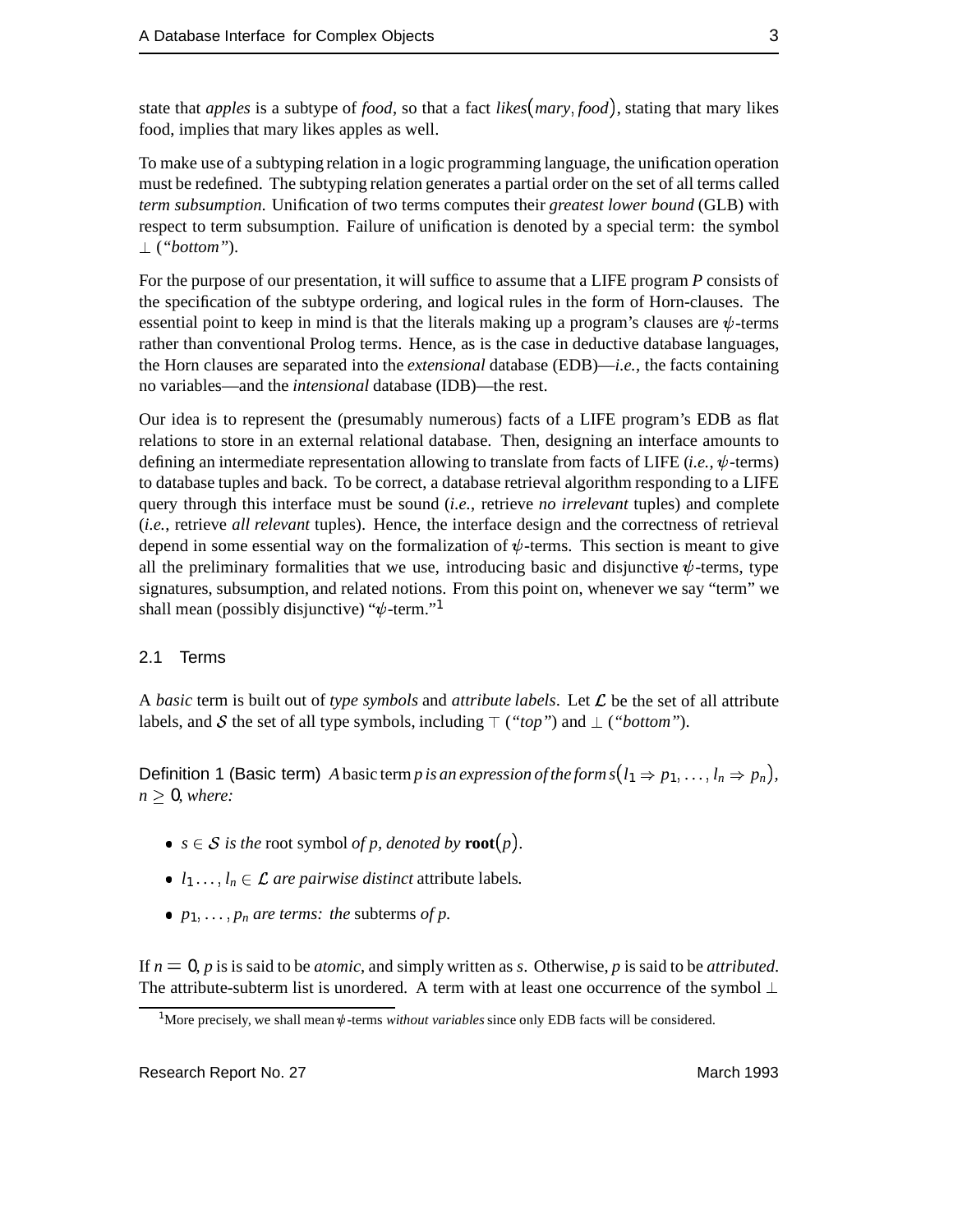is considered to be equal to the term  $\perp$ . We call  $\Psi$  be the set of all basic terms that can be constructed from type symbols in  $S$  and labels in  $\mathcal{L}$ .

Example 2.1 An example of a basic term is:

*likes*(*who*  $\Rightarrow$  *mary*, *born*  $\Rightarrow$  *date*(*day*  $\Rightarrow$  24,  $month \Rightarrow january,$  $year \Rightarrow 1965$ ); *what*  $\Rightarrow$  *apples*).

The root symbol is *likes*; it has three subterms with attribute labels *who*, *born* and *what*. The type symbols are *likes*, *mary*, *date*, 24, *january*, 1965, and *apples*. The attribute labels are *who*, *born*, *day*, *month*, *year*, and *what*.

We shall use a more convenient mathematical characterization of a basic term that is formally equivalent to their syntactic representation of Definition 1. It sees a term as a mapping from a set of *occurrences* (*i.e.*, strings of labels in the free monoid  $\mathcal{L}^*$ ) to  $\mathcal{S}$ , assigning type symbols to each of these occurrences.

Definition 2 (Occurrence) *An* occurrence *is a string formed by concatenating labels, separated by '.'. The root label is denoted by the empty string*  $\varepsilon$ . The set of all occurrences  $\mathcal{L}^*$  is *inductively defined as*  $\mathcal{L}^* := \varepsilon \mid \mathcal{L} \mathcal{L}^*$ , where  $a.\varepsilon = \varepsilon.a = a$  for any occurrence a.

In what follows, every time we refer to term *p*, we mean the generic one in Definition 1.

Definition 3 (Occurrence domain) *The set of occurrences actually appearing in a term p is the* occurrence domain  $\Delta_p$ : the smallest subset of  $\mathcal{L}^*$  for which:

- $\varepsilon \in \Delta_p$  and
- $l_i.a \in \Delta_p$  *iff*  $l_i$  *is the label in p denoting the subterm*  $p_i$ *, and*  $a \in \Delta_{p_i}$ *.*

Definition 4 (Type function) *To each term p there corresponds a* type function  $\psi_p : \mathcal{L}^* \to \mathcal{S}$ *which assigns a type symbol to each occurrence:*

$$
\psi_p(a) = \begin{cases} \top & \text{if } a \notin \Delta_p \\ \text{root}(p) & \text{if } a = \varepsilon \\ \psi_{p_i}(a') & \text{if } a = l_i.a' \end{cases}
$$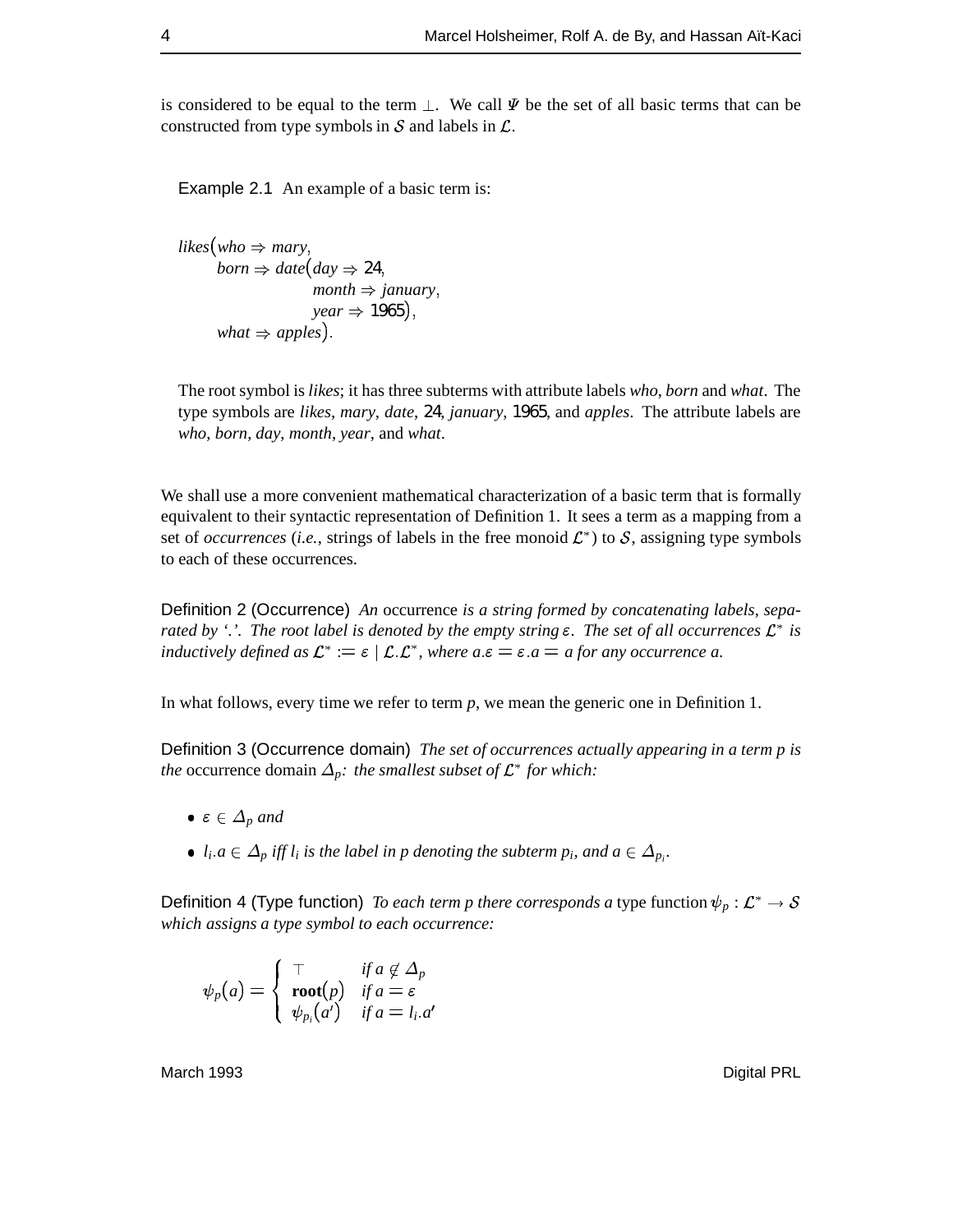Hence, a basic term is formally characterized as a pair  $p = \langle \Delta_p, \psi_p \rangle$ .

Example 2.2 Referring to the term in Example 2.1, the domain is  $\{\varepsilon$ , *who*, *born*, *born*. *day*, *born.month, born.year, what*}. The type function is defined as:  $\psi(\varepsilon) =$  *likes,*  $\psi(wh\omega) =$  $mary, \psi(born) = date, \psi(born. \text{day}) = 24$ , *etc.* Note that the type function returns the  $\top$ -symbol for any occurrence not in the occurrence domain, for example  $\psi(day, what) = \top$ .

#### 2.2 A short terminological digression

For the sake of self-containment and to settle some terminology, we indulge in a brief *intermezzo* defining a few general basic order-theoretic notions that we shall use in the rest of this paper. All definitions in this short digression will refer to a partially-ordered set, or *poset*,  $\langle S, \leq \rangle$ .

Recall that a chain of *S* is a totally ordered subset of *S*. Let us also recall the notion of *cochain*, a dual of the more familiar notion of chain:

Definition 5 (Cochain) *A* cochain *C of S is a subset of S where all distinct elements are mutually incomparable. Formally,*  $C \times C \cap \leq 1$  $C^2$ 

The set of all cochains of *S* is denote as  $\text{coc}(S)$ . The set  $\text{coc}(S)$  is itself partially ordered as follows.

Definition 6 (Cochain ordering)  $\forall C_1, C_2 \in \textbf{coc}(S), C_1 \sqsubseteq C_2$  *iff*  $\forall x_1 \in C_1, \exists x_2 \in C_2$  :  $x_1 \leq x_2$ .

Note that the empty set  $\emptyset$  is a cochain. In particular, the empty set is the *least* element in **coc**(*S*); that is,  $\forall C \subseteq S : \emptyset \subseteq C$ .

Note also that singletons of elements of *S* are cochains too. In fact, the cochain ordering  $\sqsubseteq$ coincides with  $\leq$  on singletons; namely,  $\forall x, x' \in S: \{x\} \sqsubseteq \{x'\}$  iff  $x \leq x'$ . For this reason, an element *x* of *S* may be identified with the singleton  $\{x\}$ . Hence, the cochain ordering  $\sqsubseteq$ is a "natural" extension of the base ordering  $\leq$  and so we shall use only one symbol  $(\leq)$ indifferently on base elements or cochains of *S* without risk of confusion.

It will be convenient to refer, for a given element of *S*, to specific subsets of its upper bounds or lower bounds. The following definitions introduce a few that we will use. In what follows, *x* and *x*<sup>0</sup> denote elements of such a set *S*.

Definition 7 (Ancestors) *The set of ancestors of x is the set* **anc**(*x*) *of elements greater than, or equal to x:*

<sup>&</sup>lt;sup>2</sup>Where **1**<sub>*X*</sub> = { $\langle x, x \rangle | x \in X$ } is the identity relation on *X*.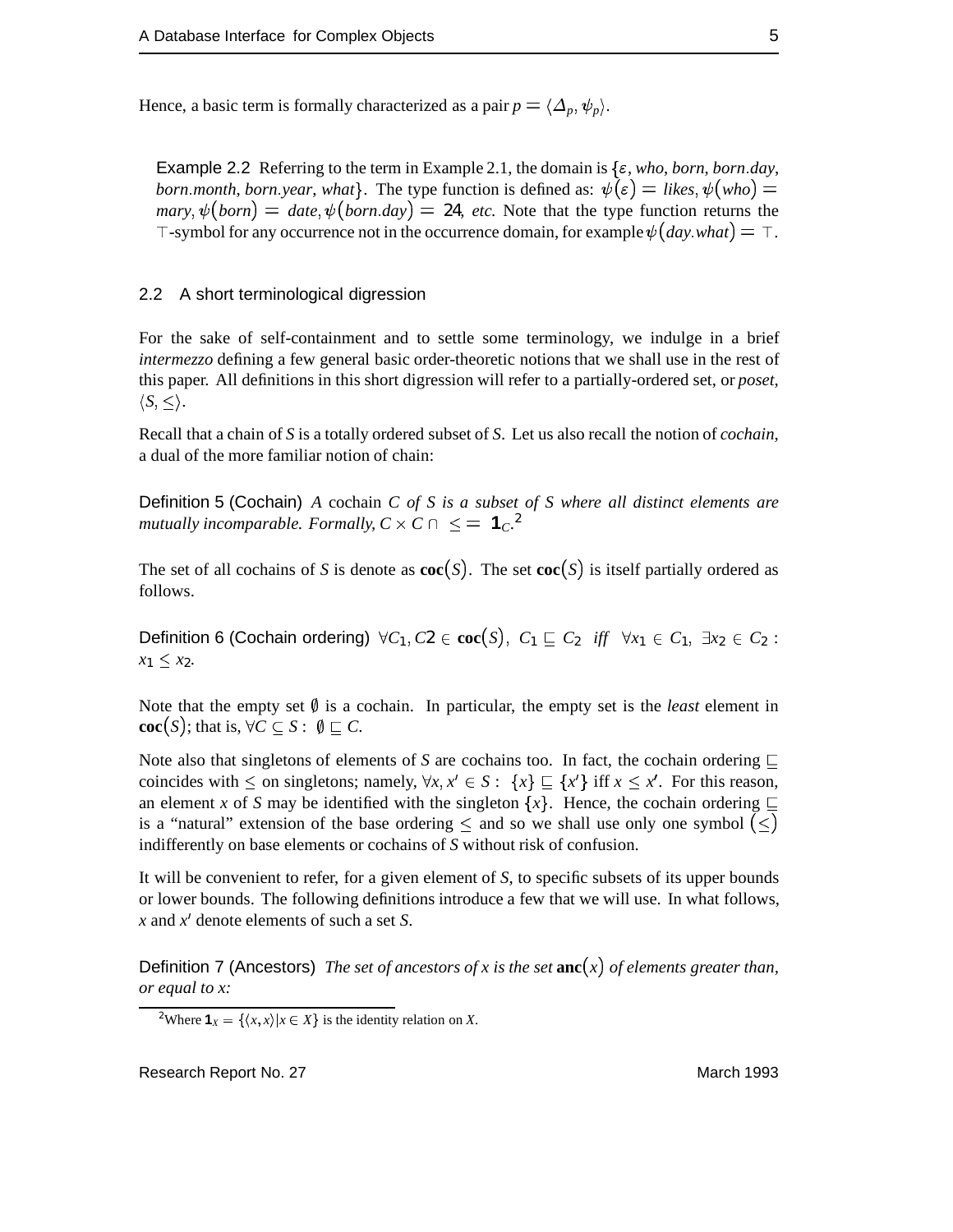$$
\mathbf{anc}(x) = \{x' \in S \mid x \leq x'\}.
$$

Definition 8 (Descendants) *The set of descendants of x is the set* **des**(*x*) *of elements smaller than, or equal to x:*

$$
\mathbf{des}(x) = \{x' \in S \mid x' \leq x\}
$$

Given  $S' \subseteq S$ , let  $\lceil S' \rceil$  (resp.,  $\lceil S' \rceil$ ) denote the set of all its maximal (resp., minimal) elements.<sup>3</sup> We define *parents* and *children*, as well as *maximal common lower bounds* and *minimal common upper bounds*, in terms of ancestors and descendants as follows.

Definition 9 (Parents and children) *The* parents *of x are its immediate upper bounds; i.e., the minimal ancestors, excluding x itself:*

$$
\mathbf{par}(x) = \lfloor \mathbf{anc}(x) \setminus \{x\} \rfloor
$$

*Dually, the* children *of x are its immediate lower bounds; i.e.,*

$$
chi(x) = [des(x) \setminus \{x\}]
$$

Definition 10 (Maximal common lower bounds) *The set of*maximal common lower bounds *of x and x' is denoted as*  $x \sqcap x'$ *, and defined as:* 

$$
x\sqcap x'=\big[\mathbf{des}(x)\cap\mathbf{des}(x')\big].
$$

Definition 11 (Minimal common upper bounds) *Dually, the set of* minimal common upper bounds *of s and s' is denoted*  $x \sqcup x'$ *, and defined as:* 

$$
x \sqcup x' = \left[ \mathrm{anc}(x) \cap \mathrm{anc}(x') \right].
$$

Note that all the sets introduced by the four previous definitions are cochains.

Finally, given two functions *f* and *f'* from from a set *A* to a poset  $\langle S, \leq \rangle$ , we say that  $f \leq f'$ whenever  $\forall a \in A : f(a) \leq f'(a)$ .

This concludes our terminological digression. We now return to our topical considerations.

<sup>3</sup> To be well-defined, this requires that *S* not contain infinitely ascending (resp., descending) chain. So we shall implicitly assume this. In fact, all the posets on which we will use these operations will be finite.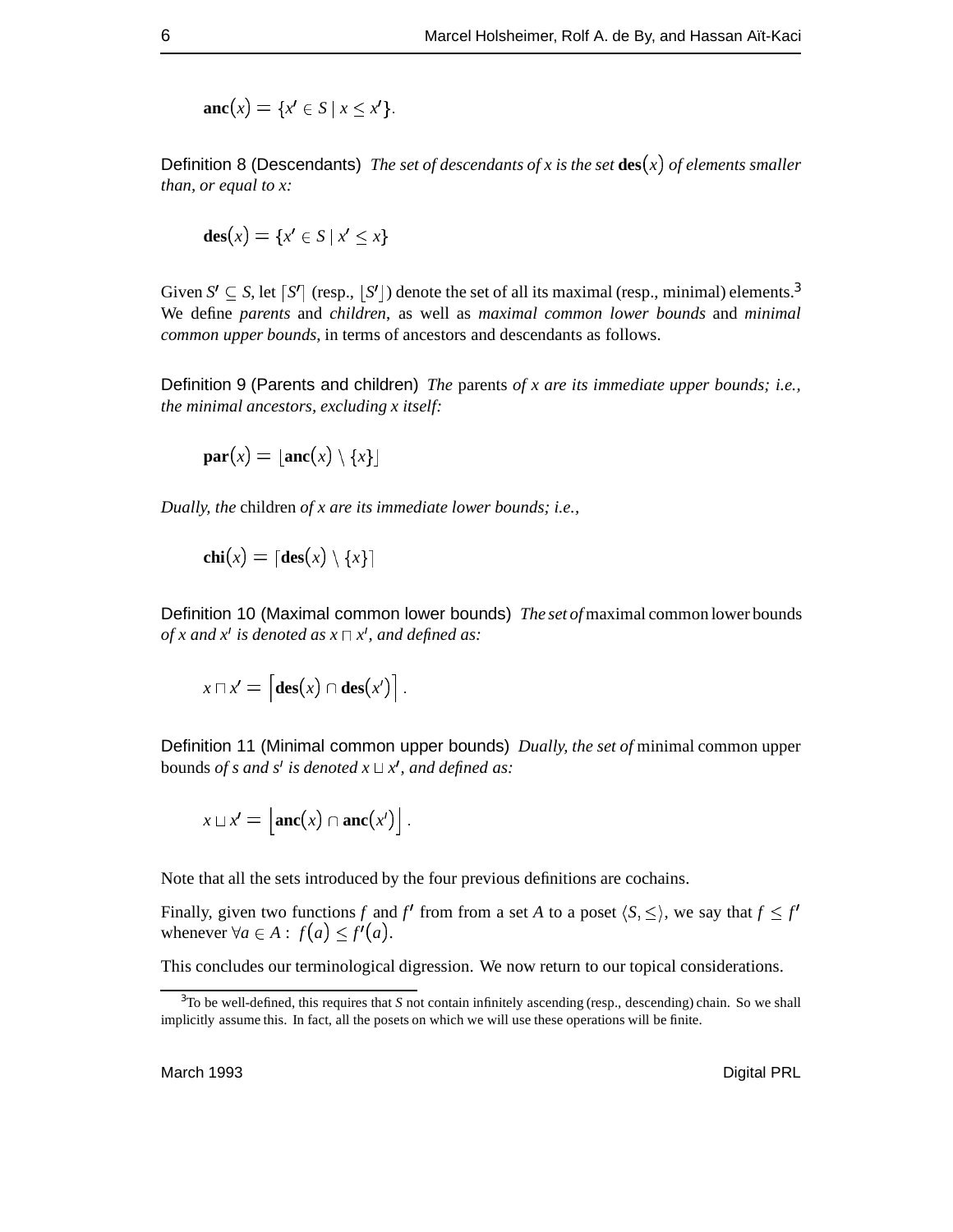#### 2.3 Type signature

The set of type symbols S comes with a subtype ordering  $\leq$ . The set S and the ordering form a *type signature*, a poset  $\Sigma = \langle S, \le \rangle$ . We may assume the type signature to be fixed.

Definition 12 (Type signature) *A* type signature  $\Sigma$  *is a poset*  $\langle S, \leq \rangle$ , where:

- *S* is the set of type symbols, containing top symbol  $\top$  and bottom symbol  $\bot$ .
- $\bullet \leq \subseteq S \times S$  *is a partial order—the* subtyping—*on* S *such that*  $\forall s \in S : \bot \leq s \leq \top$ .

Example 2.3 In all examples in this paper, we shall use a type signature consisting of a set  $S = \{\top, \bot, \bot\}$ , *student*, *emp*, *mary*, *likes*, *food*, *apples*, *sweets*, *cookies*, *chocolate*} and subtyping relation the least ordering such that *apples*  $\leq$  *food, sweets*  $\leq$  *food, cookies*  $\leq$ *sweets* and *chocolate*  $\leq$  *sweets*, expressing that apples and sweets are food, and cookies and chocolate are sweets; and such that *mary*  $\leq$  *student* and *mary*  $\leq$  *emp*, expressing that mary is both a student and an employee. This type signature will be referred to as  $\Sigma$  and is depicted in Figure 2.



Figure 2. The type signature  $\Sigma$ .

#### 2.4 Term subsumption

The partial order  $\leq$  on type symbols extends to the set of all terms as follows:

Definition 13 (Basic term subsumption) *The* basic term subsumption *relation on the set of all basic terms*  $\Psi$  *is defined as*  $p \trianglelefteq p'$  *iff*  $p = \bot$  *or*  $\psi_p \leq \psi_{p'}$ *.*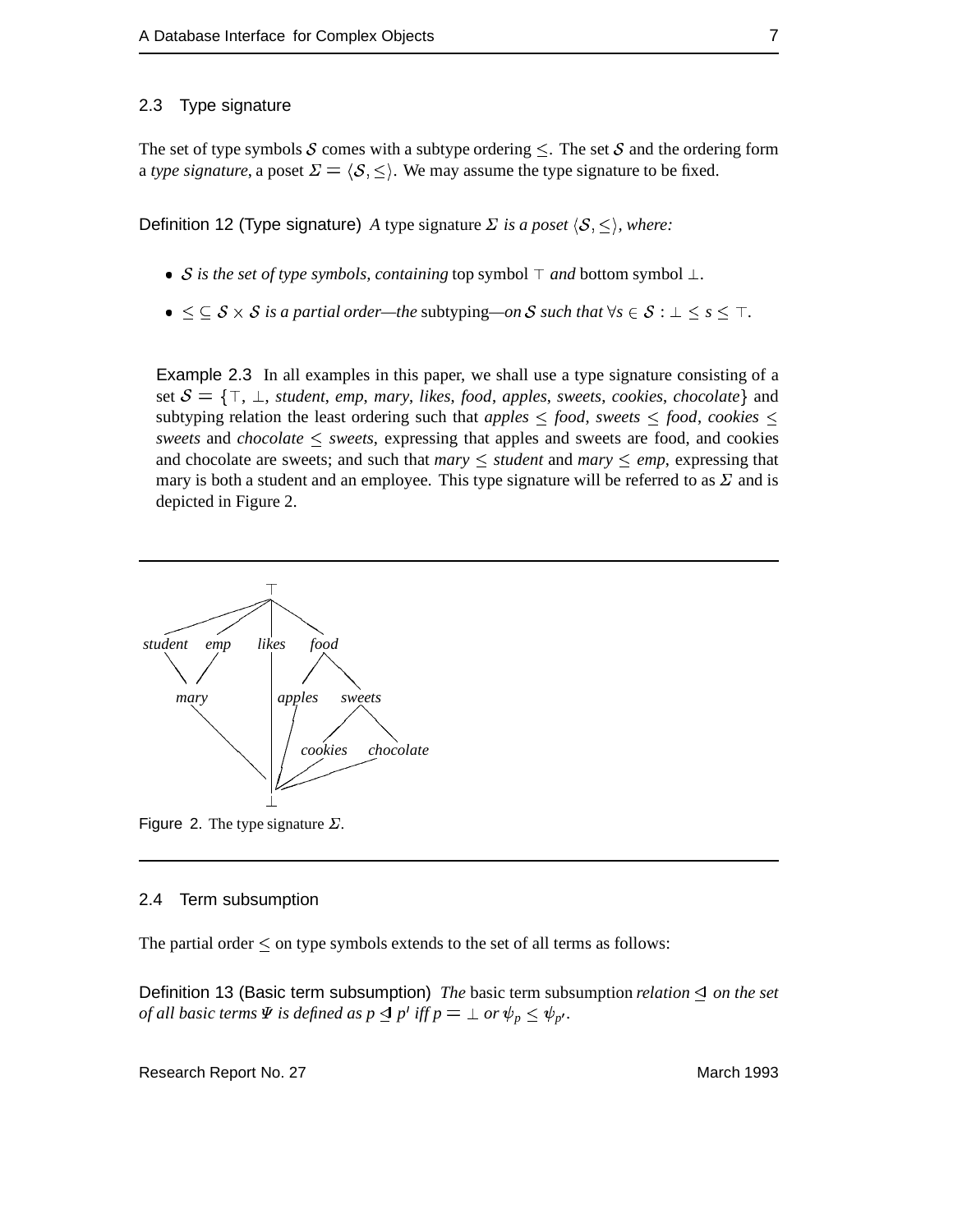Example 2.4 The term:

$$
p_1 =
$$
 likes(who  $\Rightarrow$  many, what  $\Rightarrow$  apples)

is subsumed by the term:

$$
p_2 =
$$
 *likes* $(who \Rightarrow$  *mary, what*  $\Rightarrow$  *food* $)$ 

since *apples*  $\leq$  *food*. Term  $p_1$  is also subsumed by the term:

$$
p_3 = likes(who \Rightarrow mary)
$$

since the type symbol is  $\top$  for any occurrence that is not in the occurrence domain; *i.e.*,  $\psi_{p_1}(what) = apples \leq \psi_{p_3}(what) = \top$ . Thus any basic term is subsumed by  $\top$  and subsumes  $\perp$ .

Note since S is a subset of  $\Psi$ ,  $\triangleleft$  coincides with  $\leq$  on it. Therefore,  $\triangleleft$  can be seen as a "natural" extension of the subtype ordering  $\leq$  and therefore we shall again use only one symbol  $(\leq)$ indifferently on type symbols or basic terms without risk of confusion.

As expected, we now extend terms to cochains of terms.

Definition 14 (Disjunctive terms) *A* disjunctive term *is a cochain of basic terms.*

Term subsumption is naturally extended to disjunctive terms as the cochain ordering of basic term subsumption. Hence, by "term" we now shall mean basic or possibly disjunctive term.

As usual, a singleton disjunctive term  $\{p\}$  is identified with the basic term *p*. In particular, the singleton set  $\{\top\}$  is identified with the basic term  $\top$ . This is natural since they are both greatest elements for term subsumption. Similarly,  $\{\perp\}$  is identified with the basic term  $\perp$ . Again, this is natural since they are both least elements. However, the empty set  $\emptyset$  is also the least element of  $\text{coc}(\Psi)$ , and hence we can identify all three:  $\bot = {\bot} = \emptyset$ .

The following is a particular case of a more general result in [1].

Theorem 1 *The poset*  $\langle \textbf{coc}(\Psi), \leq \rangle$  *is a lattice.*<sup>4</sup>

<sup>4</sup> Recall that a lattice *L* is a poset where a unique greatest lower bound and a unique least upper bound both exist in *L* for any finite non-empty subset of *L*.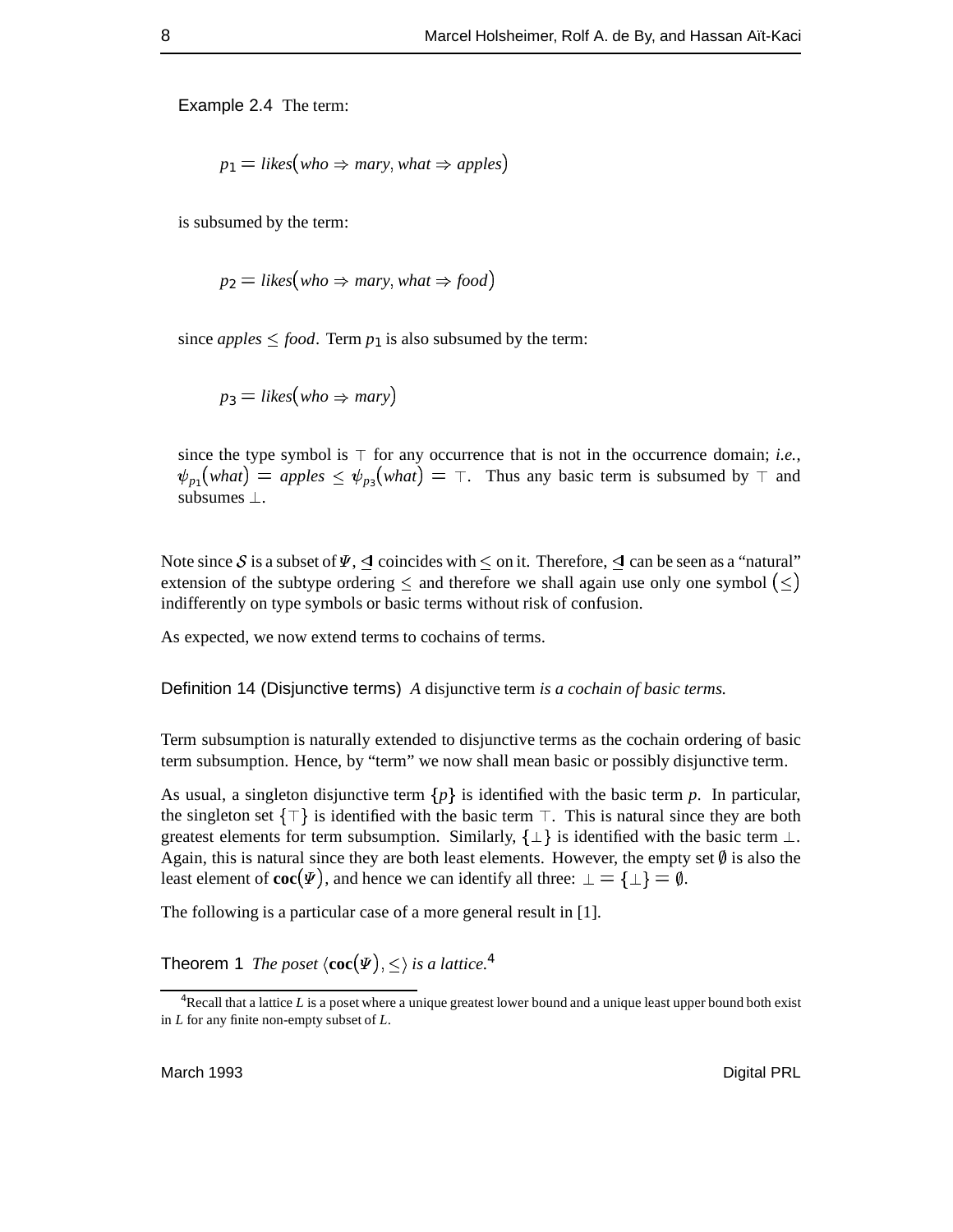**Proof:** Greatest lower bounds are constructed as follows. For basic terms  $p$  and  $p'$ , the (possibly disjunctive) term  $p \wedge p'$  is the set of maximal elements of the set of all basic terms  $u = \langle \Delta_u, \psi_u \rangle$  such that:

$$
\bullet\;\;\it{\Delta}_u=\Delta_p\cup\Delta_{p'},
$$

 $\blacktriangleright$   $\forall a \in \Delta_u : \psi_u(a) \in \psi_v(a) \sqcap \psi_{v'}(a).$ 

For (possibly singleton) disjunctive terms *C*, *C'*, it is given by  $C \wedge C' = \left\{ \{p \wedge p' \mid p \in C, p' \in C' \} \right\}.$ Dually, least upper bounds (LUB) are constructed as follows. For basic terms *p* and *p'*, the (possibly disjunctive) term  $p \vee p'$  is the set of minimal elements of the set of all basic terms  $u = \langle \Delta_u, \psi_u \rangle$  such that:

$$
\bullet \ \ \Delta_u = \Delta_p \cap \Delta_{p'},
$$

• 
$$
\forall a \in \Delta_u : \psi_u(a) \in \psi_p(a) \sqcup \psi_{p'}(a)
$$
.

For (possibly singleton) disjunctive terms *C*, *C'*, it is given by  $C \vee C' = |\{p \vee p' \mid p \in C, p' \in C'\}|$ . It is easy to verify that these operations are lattice operations with respect to term subsumption.

Note that if the type signature  $\Sigma$  is a lattice, then so is  $\Psi$ , and moreover, it is then a sublattice of **coc**( $\Psi$ ).

Example 2.5 The GLB of terms  $p_1$  and  $p_2$  in Example 2.4 is  $p_1$ , since  $p_1 \leq p_2$ . The GLB of *likes*(*who*  $\Rightarrow$  *student*) and *likes*(*who*  $\Rightarrow$  *emp*) is *likes*(*who*  $\Rightarrow$  *mary*). Their LUB is *likes*(*who*  $\Rightarrow$   $\top$ ). The GLB of atomic terms *food* and *student* is  $\bot$ ; *i.e.*, we cannot unify these.

#### 3 Representation in a database

We now discuss the storage of facts in an external relational database.

#### 3.1 Qualified segments

In a relational database, identically formed objects are grouped together in a relation. We must define a similar grouping on facts that we store in the external database. We must also find a way to represent subtype information relevant to type symbols in these facts in the database as well as there is no evident way to express subsumption in relational algebra. Therefore, if a fact is stored in a database relation, it should imply that particular subtype relationships are defined for symbols in this fact. Thus we should group facts with similar subtype relationships for its symbols, for example symbols with the same parents or children or both. However, there is a trade-off: the more subtype information is implicitly represented, the more database relations are needed to store all facts.

We choose to group facts with the *same set of parents* for all symbols at each given occurrence. It turns out that this is a natural choice since sharing parents is the most immediate commonality, akin to values being of the same type. These sets are called *qualified segments*: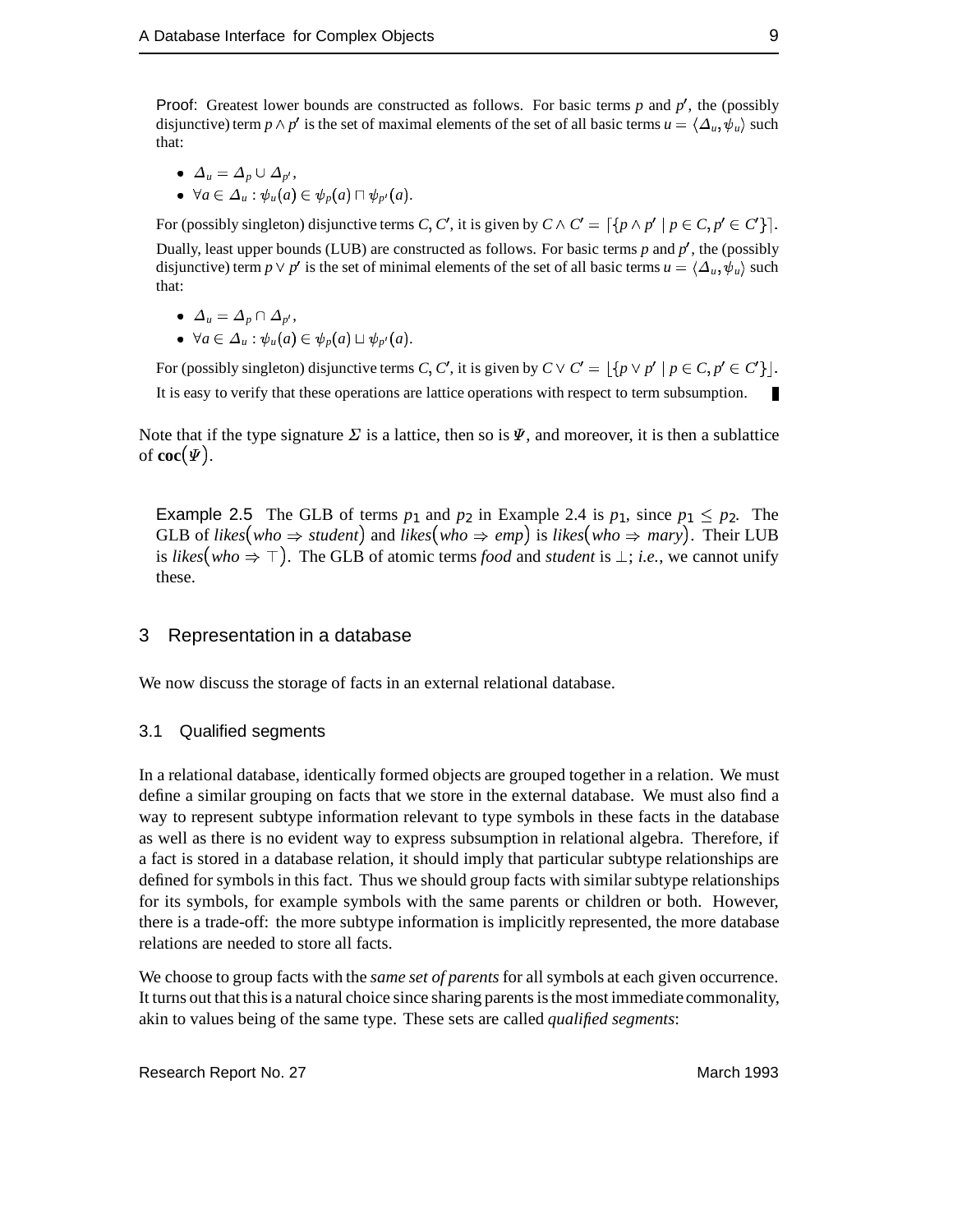Definition 15 (Qualified segment) *A qualified segment Q is a set of non-bottom facts such that all facts have the same set of parents for the type symbol at each occurrence:*

 $\forall f, f' \in Q, \forall a \in \Delta_f : \textbf{par}(\psi_f(a)) = \textbf{par}(\psi_{f'}(a))$ 

With some easy thinking, one can convince oneself that all facts in *Q* must necessarily be identically formed. Indeed, the occurrence domain is the same for all facts in a qualified segment, since parents are the same for symbols at each occurrence. For a qualified segment *Q*, the common occurrence domain of all facts is denoted  $\Delta_0$ .

For a program *P*, we can use multiple qualified segments to store part of the facts in *P* in the database. We store each qualified segment in a separate database relation, and in the interface we store a description of the contents of each segment, called the *qualifier*. A qualifier is a set of terms, that are generalizations of all facts in the qualified segment:

Definition 16 (Qualifier) *To a qualified segment Q corresponds a* qualifier*, denoted* **qua**(*Q*)*, which is the LUB of all facts in Q.*

**Example 3.1** Let us assume the two facts of LIFE *likes*(*who*  $\Rightarrow$  *mary*, *what*  $\Rightarrow$  *sweets*) and *likes*(*who*  $\Rightarrow$  *mary*, *what*  $\Rightarrow$  *apples*). Since both facts have the same parents for all type symbols, we can represent them in a qualified segment  $Q = \{likes(who \Rightarrow$  mary, what  $\Rightarrow$ *sweets*), *likes*(*who*  $\Rightarrow$  *mary*, *what*  $\Rightarrow$  *apples*)}. The qualifier is **qua**(*Q*) = *likes*(*who*  $\Rightarrow$ *mary*, *what*  $\Rightarrow$  *food*).

An important remark is that the qualifier of a qualified segment is alway a *strict* generalizer of all facts of the segment. This is a consequence of having grouped facts in the same qualified segment if and only if the type symbols at all their occurrences shared the same parents.<sup>5</sup> And thus, as we will see in Section 5, a qualifier and the terms in the corresponding segment, implicitly represent subtype relationships.

#### 3.2 Database relations

A relational database consists of database relations:

Definition 17 (Database relation) *A* database relation  $R_T$  *is a set*  $\{r_1, r_2, \ldots, r_m\}$ ,  $(m \ge 0)$ *of n-ary tuples*  $(n \geq 1)$  *and is identified by its relation name R and a set of attribute names*  $T = \{t_1, t_2, \ldots, t_n\}$ . For a particular tuple r, the value of attribute t is denoted as r.t.

We store a qualified segment  $Q$  in database relation  $R<sub>T</sub>$  by representing each fact in  $Q$  as a tuple in  $R_T$ . We represent fact f as a tuple r by flattening the fact; *i.e.*, we define a bijective function

 $<sup>5</sup>$ More precisely, this is true if the qualified segment is not reduced to only one fact. But then, as we shall see,</sup> there is no relation to store in the database.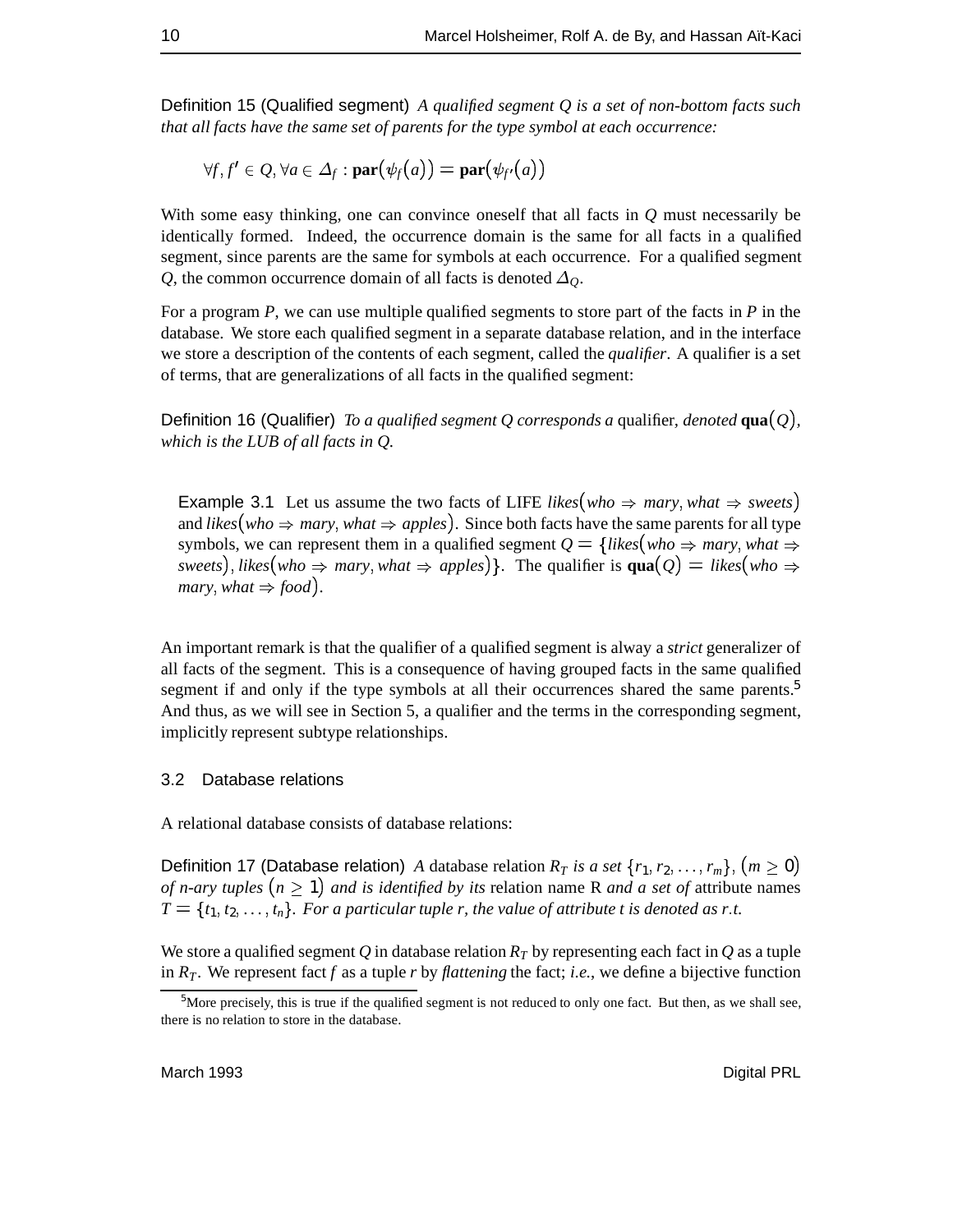*v*—called *attribute function*—that maps occurrences in the occurrence domain  $\Delta_f$  to attribute names in *T*. Then, for each occurrence  $a \in \Delta_f$ , we store type symbol  $\psi_f(a)$  in attribute  $v(a)$ in tuple *r*.

This representation is sound, but it can be compressed by recognizing that for particular occurrences in the occurrence domain, symbols are the same in all facts in the segment. For example, the symbol at the *who* occurrence in Example 3.1 is *mary* for all facts in *Q*. This (possibly empty) set of occurrences is the *fixed symbol set*:

Definition 18 (Fixed symbol set) *For qualified segment Q we define the* fixed symbol set  $D_Q \subseteq \Delta_Q$  *as:* 

$$
D_Q = \{a \in \Delta_Q \mid \forall f, f' \in Q : \psi_f(a) = \psi_{f'}(a)\}
$$

Symbols at occurrences in the fixed occurrence set  $D<sub>Q</sub>$  are the same for all facts in qualified segment *Q*, hence, we do not have to store them in the database. We only store symbols at occurrences not in  $D_Q$  and use any basic term in the qualifier to represent the missing symbols. Indeed, for each basic term *q* in the qualifier, the type symbol  $\psi_q(a)$  for each occurrence *a* in the fixed symbol set  $D_Q$  is their LUB and thus the same as the symbol at this occurrence for all facts in *Q*.

The correspondence between qualified segment  $Q$  and database relation  $R<sub>T</sub>$  is defined by a *data definition*:

Definition 19 (Data definition) *Given segment Q, the corresponding database relation*  $R_T$  *is defined by a* data definition *given by the quadruple*  $\langle \text{qua}(Q), R, v, D_Q \rangle$ .

Data definitions are stored in the interface, thus enabling the representation of facts in segment *Q* as tuples in  $R_T$ . With each fact  $f = \langle \Delta_f, \psi_f \rangle \in Q$  corresponds a unique tuple  $r \in R_T$ , defined by:

$$
\forall t \in T: \; r.t = \psi_f(v^{-1}(t))
$$

Conversely, each database tuple  $r \in R_T$  represents a fact  $f = \langle \Delta_O, \psi_f \rangle$ , where the type function  $\psi_f$  is defined as:

$$
\psi_f(a) = \begin{cases} \top & \text{if } a \notin \Delta_Q \\ \psi_q(a) & \text{if } a \in D_Q \\ r.v(a) & \text{otherwise} \end{cases}
$$

where  $q \in \text{quad}(Q)$ .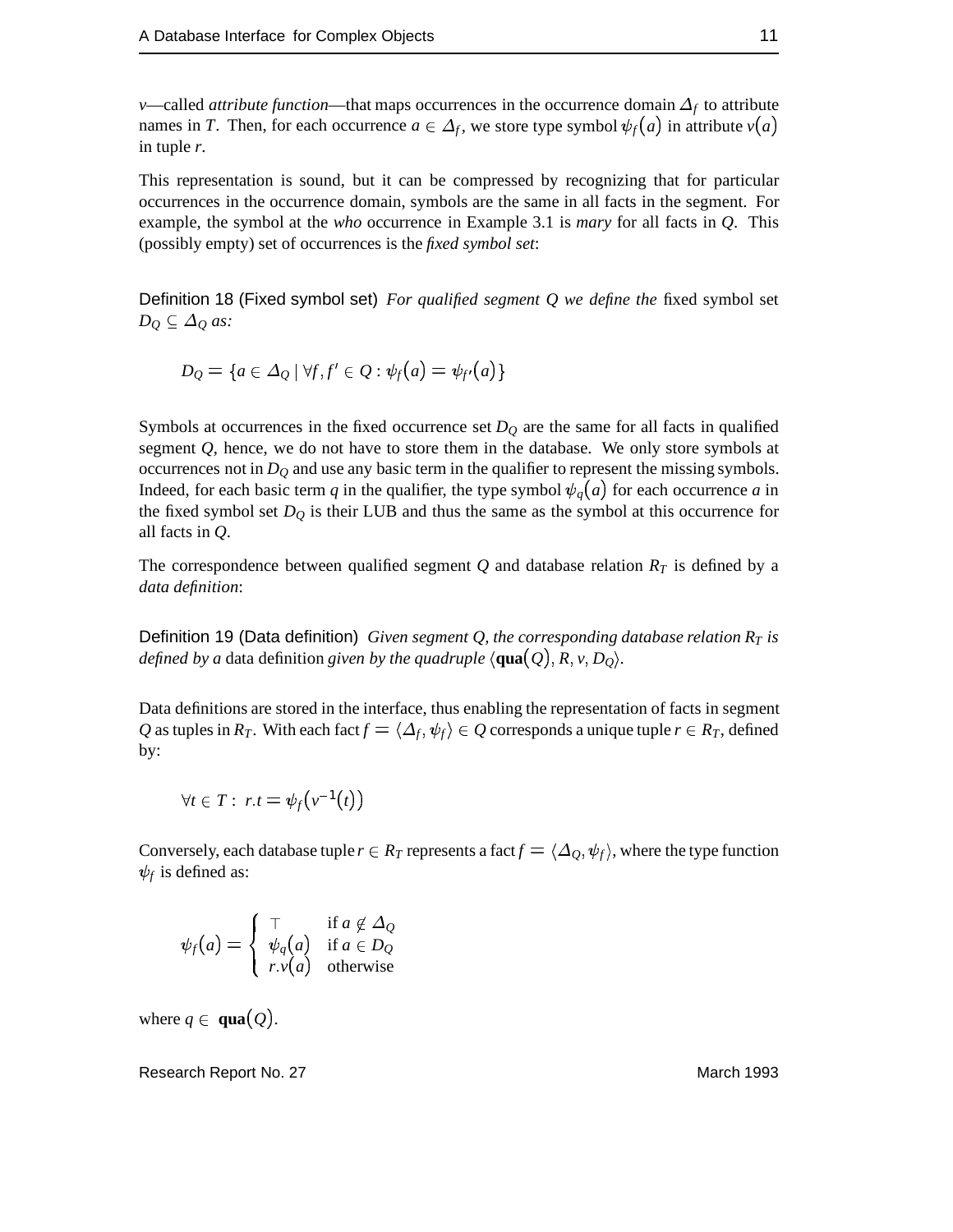**Example 3.2** The qualifier for qualified segment *Q* from Example 2.3 is  $\{likes(who \Rightarrow$ *mary*, *what*  $\Rightarrow$  *food*)}, and the fixed symbol set is  $D_Q = \{\varepsilon, who\}$ . If we represent Q as a database relation  $R_T$ , we only need to store the symbols at occurrence *what*, so we need a relation with a single column, say  $T = \{foodname\}.$ 

We define the attribute function *v* as:  $v(what) = foodname$ . The representation of *Q* as a database relation is  $R_T = \{\langle \text{sweets} \rangle, \langle \text{apples} \rangle \}.$ 

Note, for the sake of consistency, that in the already mentioned degenerate case of a qualified segment reduced to only one fact, all the information goes into the fixed address set and the qualifier, leaving nothing to be stored in the external database.

#### 4 Retrieval algorithm

For the retrieval of facts from the database, we use a tight coupling, where we load facts from the database whenever needed by the inference engine. For a particular goal *g*, we load the subset  $Q[g]$  from segment  $Q$ , containing all facts in  $Q$  that unify with  $g$ :

$$
Q[g] = \{ f \in Q \mid f \wedge g \neq \bot \}
$$

Qualified segment *Q* is stored in the database, so we do not know its actual contents, hence we cannot compute  $Q[g]$  by simply unifying all facts in  $Q$  with the goal. So, we need another technique to compute *Q*[*g*], independent of the contents of *Q*. We use an *abstract interpretation* [11] of the inference process, where we use qualifiers instead of facts. In this abstraction, unification of facts in *Q* with goal *g* is an operation on the qualifier and the goal, resulting in a term—called the *candidate*—which approximates the subset of *Q* of all facts unifiable with *g*. We describe the construction of candidates. First, we define the *unifiable set*  $U(s)$ , the set of all type symbols that unify with symbols; *i.e.*, symbols for which the maximal common subtype with *s* is non-bottom:

Definition 20 (Unifiable set) *For a type symbol s in* S*, we define the* unifiable set *U*(*s*) *as:*

$$
U(s) = \{s' \in \mathcal{S} \mid s \sqcap s' \neq \{\bot\}\}\
$$

A candidate is defined such that any fact in the qualified segment subsumed by a basic term in the candidate, unifies with goal *g*:

Definition 21 (Candidate) *Given a goal g, a basic term, the* candidate *C is the set of all maximal terms c* =  $\langle \Delta_{Q}, \psi_c \rangle$  *that can be constructed from a term q in the qualifier* **qua**(*Q*) *that is unifiable with g, as follows.*  $\forall a \in \Delta_0$ :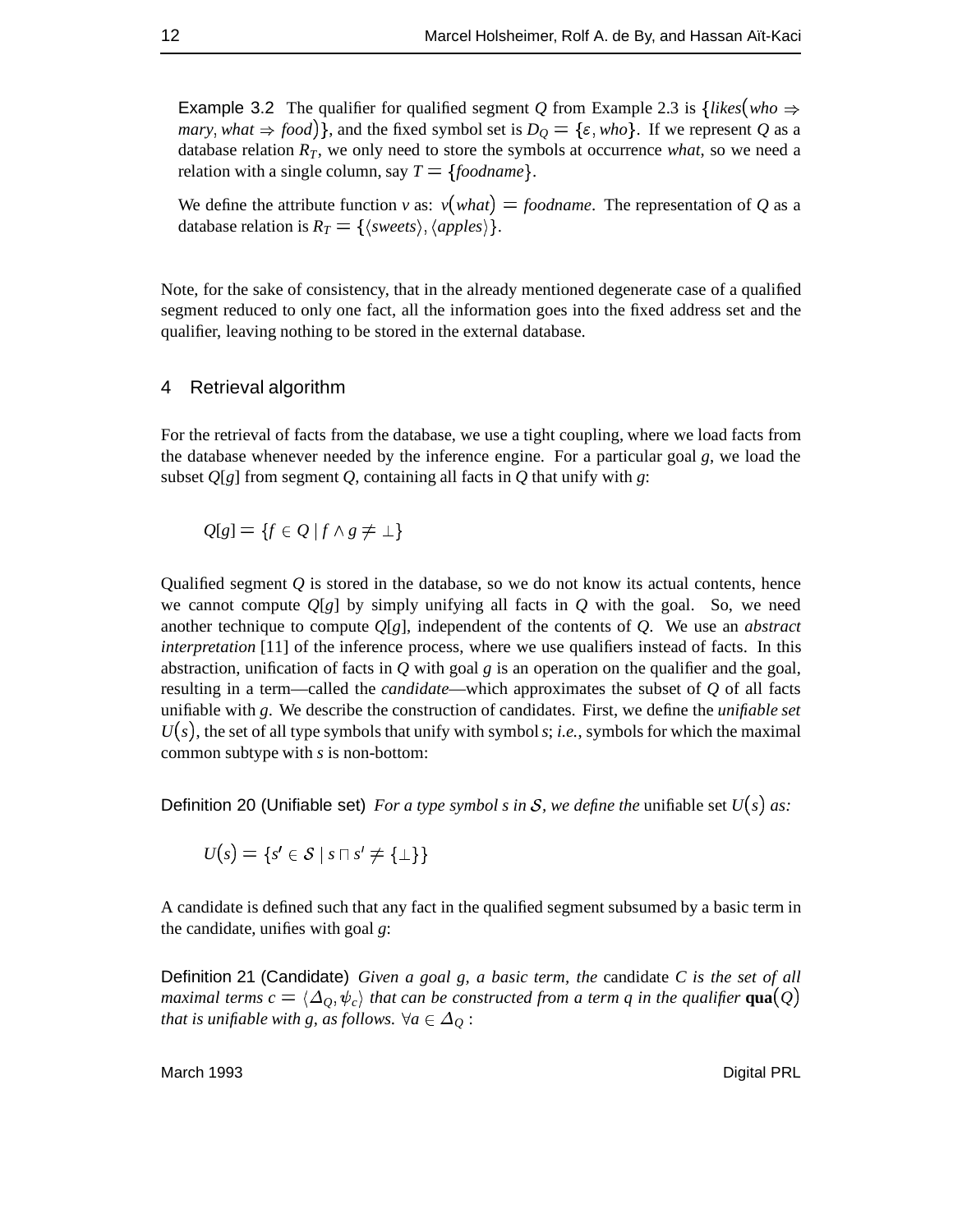$$
\psi_c(a) \begin{cases} = & \top \quad \text{if } a \in D_Q, \text{ or } \psi_q(a) \leq \psi_g(a), \\ \in & \text{chi}(\psi_q(a)) \cap U(\psi_g(a)) \quad \text{otherwise.} \end{cases}
$$

**Example 4.1** Assume the goal  $g_1 =$  *likes*(*what*  $\Rightarrow$  *cookies*) and qualified segment *Q* as in Example 3.2. By Definition 21, we construct a candidate  $C_1 = \top (who \Rightarrow \top, what \Rightarrow$ *sweets*). For goal  $g_2 =$  *likes*(*who*  $\Rightarrow$  *student*, *what*  $\Rightarrow$  *food*), we construct candidate  $C_2 = \top (who \Rightarrow \top, what \Rightarrow \top)$ . For goal  $g_3 =$  *likes*(*who*  $\Rightarrow$  *peter*, *what*  $\Rightarrow$  *apples*), we construct candidate  $C_3 = \emptyset$ .

Thus a candidate contains terms, identically formed to the facts in the segment, and consisting of  $\top$ -symbols and immediate subtypes of symbols in the qualifier; *i.e.*, symbols that appear in facts in *Q*. If candidate *C* is empty, the symbols in the terms in the qualifier and the goal do not unify, then the qualified segment does not contain any facts that unify with the goal. We have to prove that any fact *f* in qualified segment *Q* that unifies with goal *g*, is subsumed by a basic term *c* in candidate *C*.

Theorem 2 *A fact f in qualified segment Q unifies with goal g iff it is subsumed by a basic term c in candidate C; namely,*

$$
f \wedge g \neq \bot \Leftrightarrow f \leq c
$$

Proof: By Definition 13 and Theorem 1, we can rewrite the above to a condition on type symbols,  $\forall a \in \mathcal{L}^*$ :

$$
\psi_f(a) \sqcap \psi_g(a) \neq \{\bot\} \Leftrightarrow \psi_f(a) \leq \psi_c(a)
$$

We first prove that if the maximal common subtype of two symbols  $\psi_f(a)$  and  $\psi_g(a)$  is non-bottom, then we can construct a term *c* such that  $\psi_f(a)$  is smaller than the corresponding symbol  $\psi_c(a)$  in *c*.

Symbols  $\psi_f(a)$  and  $\psi_g(a)$  unify, so  $\psi_f(a)$  is in the unifiable set  $U(\psi_g(a))$ . Symbol  $\psi_g(a)$  is larger than  $\psi_f(a)$ , and thus unifies with  $\psi_g(a)$  as well:  $\psi_g(a) \in U(\psi_g(a))$ . So, by definition,  $\psi_g(a)$  is not the symbol  $\perp$ . Assume that occurrence *a* is in the fixed occurrence set *D*<sub>*Q*</sub>. By definition,  $\psi_c(a) = \top$ and thus symbol  $\psi_f(a)$  is smaller than the symbol  $\psi_c(a)$  in *c*. Alternatively, if occurrence *a* is not in the fixed symbol set  $D_Q$ , symbol  $\psi_f(a)$  in fact *f* is a child of  $\psi_q(a)$ . We also know that  $\psi_f(a)$  is in  $U(\psi_{\varepsilon}(a))$ , thus we can construct a term *c* where  $\psi_c(a) = \psi_f(a)$ . So we can construct a term *c* larger than any fact *f* that unifies with goal *g*.

We also prove that if fact *f* in *Q* does *not* unify with goal *g*, we cannot construct a term *c* larger than *f* . Fact *f* and term *g* do not unify, so for at least one occurrence *a*, the maximal common subtype of  $\psi_f(a)$  and  $\psi_g(a)$  is the bottom symbol. We prove that, for this occurrence, we cannot construct a candidate *c* with  $\psi_f(a) \leq \psi_c(a)$ .

The symbol  $\psi_q(a)$  is a supertype of  $\psi_f(a)$ . If *q* and *g* do not unify, the candidate is empty. Thus, it does not subsume any fact. If *q* and *g* unify then  $\psi_a(a)$  is in  $U(\psi_g(a))$ , for all occurrence *a* in  $\Delta_0$ . Symbol  $\psi_g(a)$  cannot be a supertype of  $\psi_g(a)$ , otherwise,  $\psi_g(a)$  would be a supertype of  $\psi_f(a)$  as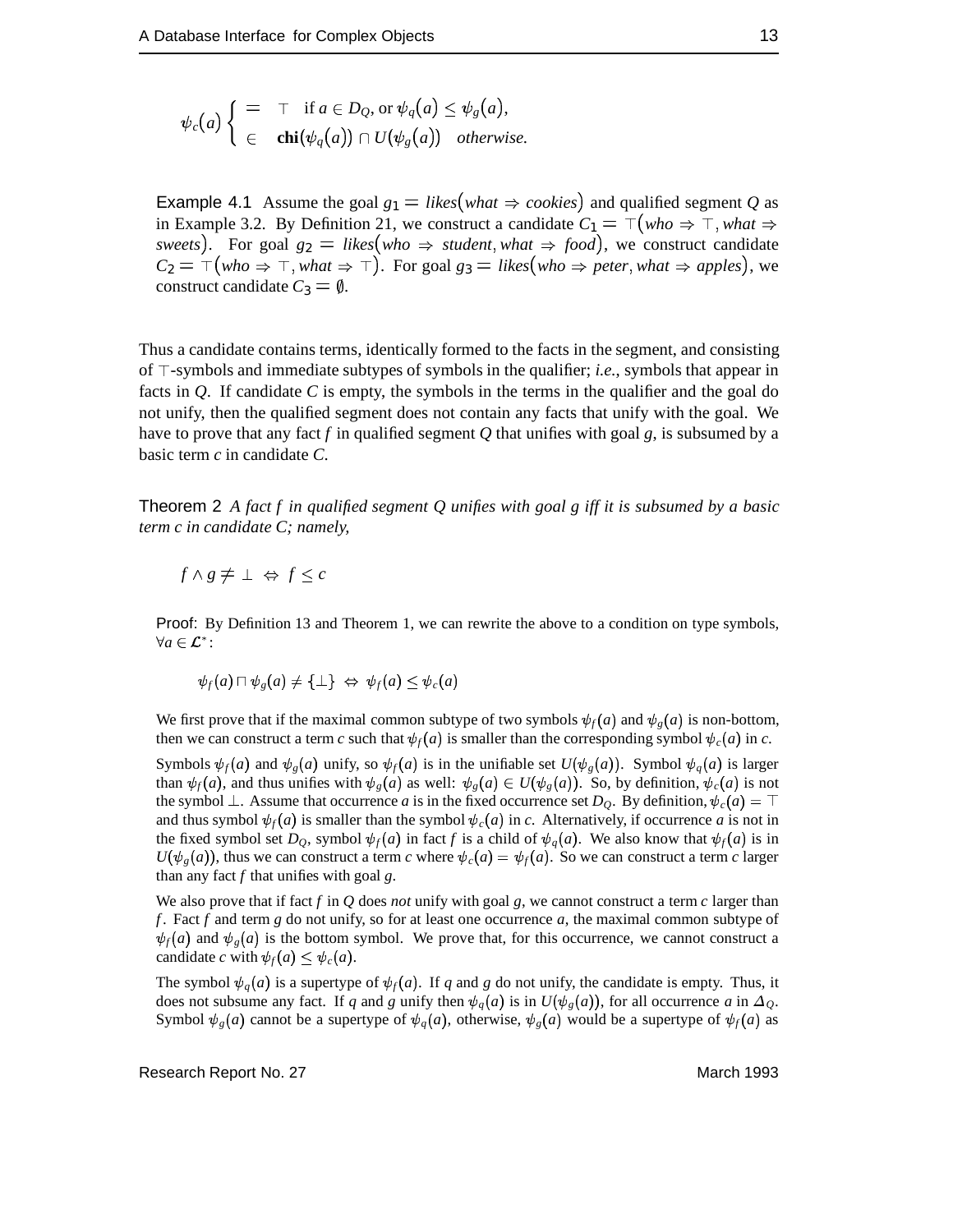well, and their maximal common subtype would be  $\psi_f(a)$ . Moreover, occurrence *a* cannot be in the fixed symbol set  $D<sub>Q</sub>$ , otherwise  $\psi_f(a) = \psi_q(a)$ , contradicting that  $\psi_q(a)$  is not in the unifiable set  $U(\psi_{\varrho}(a))$ . Hence, the symbol  $\psi_c(a)$  in *c* is not  $\top$ .

If we can construct a term *c* larger than *f*, symbol  $\psi_c(a)$  would be a child of  $\psi_q(a)$  and a member of the unifiable set  $U(\psi_g(a))$ . Since occurrence *a* is not in the fixed occurrence set,  $\psi_f(a)$  is also a child of  $\psi_q(a)$ . So the only child of  $\psi_q(a)$ , larger than  $\psi_f(a)$ , is  $\psi_f(a)$  itself. However,  $\psi_f(a)$  is not in the unifiable set  $U(\psi_g(a))$ , so we cannot construct a term *c*, where  $\psi_c(a) \in \text{chi}(\psi_g(a)) \cap U(\psi_g(a))$ , that is larger than fact *f* .

Corollary 1 *If fact f is subsumed by a basic term c in candidate C, all symbols in c are either the top symbol, or equal to the corresponding symbol in fact f .*

**Proof:** Follows directly from the above proof, since  $\psi_c(a)$  is either  $\top$ , or a child of the symbol  $\psi_a(a)$ in the qualifier. For these symbols, occurrence *a* is not in the fixed occurrence set, thus symbol  $\psi_f(a)$ in term *f* is also a child of  $\psi_a(a)$ .

The corollary is important, since it states that we can compute  $Q[g]$  by a selection with the candidates, where  $\top$  is the wild card argument and non-top symbols are selection arguments. With a candidate *C* for data definition  $D = \langle F, R_T, v, D_O \rangle$ , there corresponds a selection condition *T*[*C*] that is true for all elements of the set  $Q[g]$  and false for any other element of *Q*:

$$
T[C] = (T[c_1]) \text{ or } \dots \text{ or } (T[c_p])
$$

where  $C = \{c_1, \ldots, c_p\}$ . For each term  $c_i$  we construct a selection condition:

 $T[c_i] = (v(a_1) = \psi_c(a_1))$ **and** ... **and**  $(v(a_n) = \psi_c(a_n))$ 

where  $a_1, \ldots, a_n$  are the occurrences with non-top symbols in term  $c_i$ . We select the tuples that represent facts in  $Q[g]$  with a simple SQL-query:

**select**  $t_1, \ldots, t_n$ **from** *R* **where** *T*[*C*]

The retrieved tuples are then translated to facts, as stated in Section 3.2.

**Example 4.2** For the candidate  $C_1$  of Example 4.1, we construct a selection condition  $T[C_1] = (v(\text{what}) = \psi_{c_1}(\text{what})) = (foodname = \text{seeets})$ . The query is: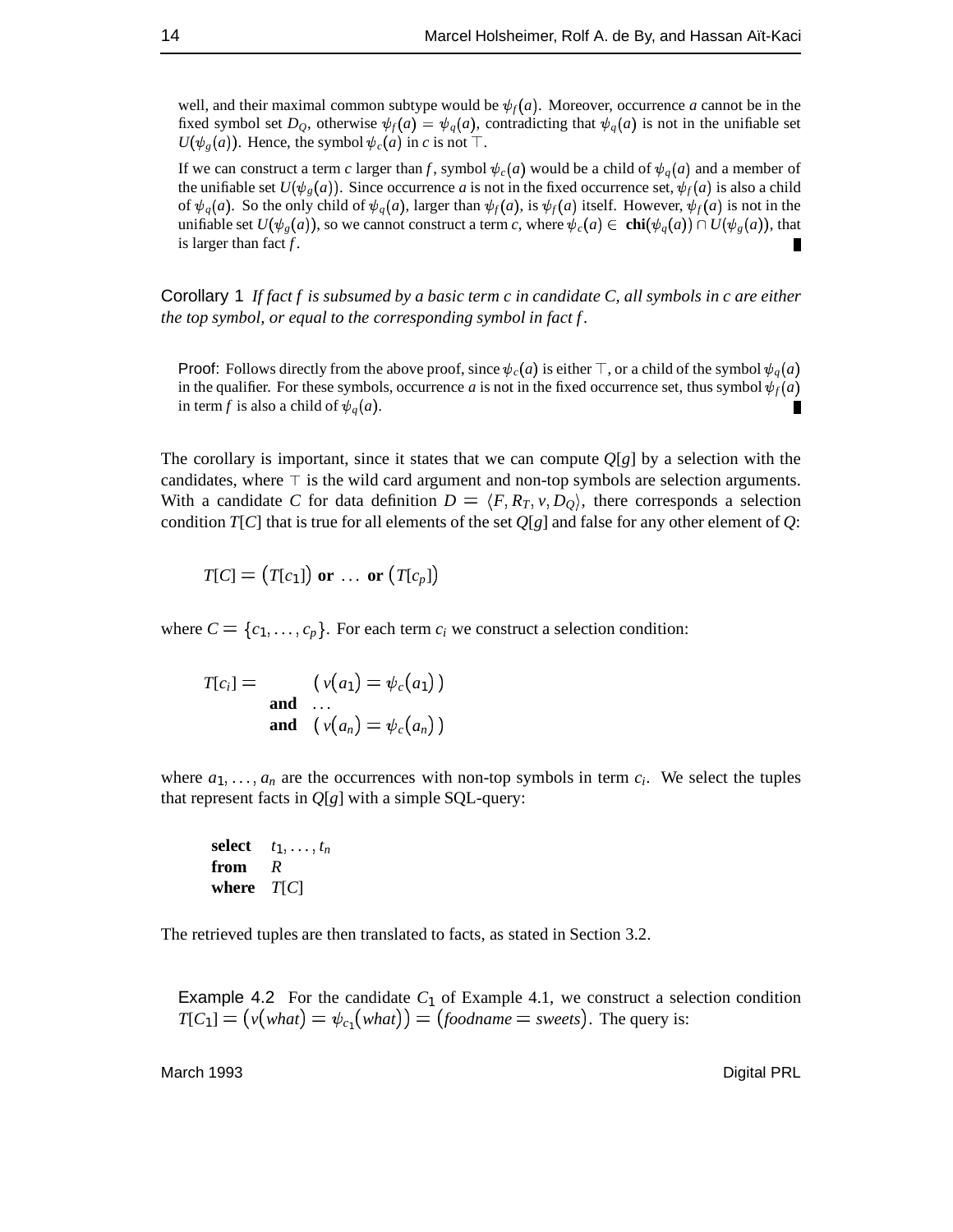**select** *foodname* **from** *R* **where** *foodname* <sup>=</sup> *'sweets'*

and returns the tuple  $\langle$ *sweets* $\rangle$ , which is transformed to the fact *likes*(*who*  $\Rightarrow$  *mary*, *what*  $\Rightarrow$ *sweets*).

#### 5 Reduced type signature

For the construction of candidates, we use type signature  $\Sigma$ . Part of the subtype relationships are implicitly represented in the database, that is, for each fact in a qualified segment, the parents of all symbols at occurrences not in the fixed symbol set  $D<sub>O</sub>$  are stored in the qualifier. We do not store these 'implicit' subtype relationships in the LIFE system, but add them when facts are loaded.

The remaining subtype relationships have to be stored in the LIFE system, since we have to be able to reconstruct the entire type signature. However, part of the subtype relationships implicitly stored in the database are needed to construct candidates. Thus we should either retrieve these relationships at run-time from the database, or simply duplicate the necessary relationships in the LIFE system, or use a combination of both techniques.

We will adopt the second strategy, which is simple, and probably non-optimal: we store sufficient subtype relationships in the LIFE system to compute candidates for any goal and qualifier in program *P*. We construct a *reduced type signature*  $\Sigma' = \langle S', \le' \rangle$ , where  $S' \subseteq S$ and  $\leq' \subseteq \leq$ .

Definition 22 (Reduced type signature) *The* reduced type signature  $\Sigma' = \langle S', \leq' \rangle$  *is such that* S' is the subset of S, where we may exclude least sorts (parents of bottom) with a single *parent, stored in a database relation, and not in a term in a qualifier. The* reduced subtype relation  $\leq'$  *is the subset of*  $\leq$ *, induced by the set*  $S'$  :

$$
\leq' \; = \; \leq \; \cap \; \mathcal{S}' \times \mathcal{S}'.
$$

**Example 5.1** The reduced type signature  $\Sigma'$  is depicted in Figure 3. The least sorts with a single parent are the symbols *likes*; *mary*; *apples*; *cookies* and *chocolate*. The symbols in the database are *apples* and *sweets*. The symbols not in a qualifier are *student*; *emp*; *apples*; *sweets*; *cookies* and *chocolate*. Hence, the only symbol that is a least sort, in a database relation and not in a qualifier is *apples*.

We have to prove that the reduced type signature is complete; that is, all subtype relationships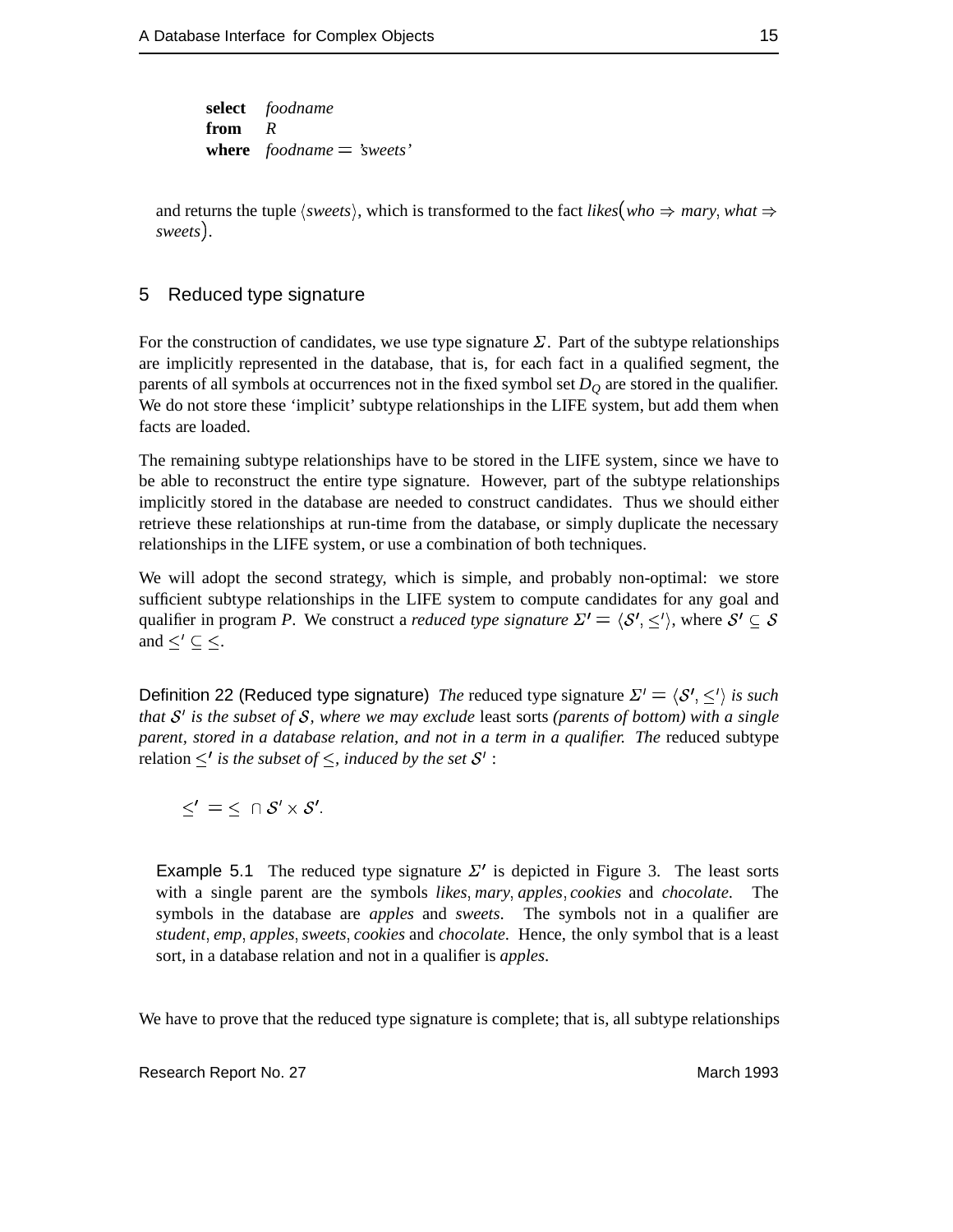

Figure 3. Reduced type signature  $\Sigma'$ .

are represented either in the database or in the reduced type signature. Moreover, we have to prove that we construct the same candidates with the reduced type signature.

Theorem 3 *All subtype relationships are either represented in the LIFE system or implicitly in the database.*

**Proof:** Assume a subtype relation  $s \leq s'$  where *s* is not in S'. By definition, *s* is a symbol in a database relation, and not a symbol in a qualifier. So there is a symbol  $s'' \in S'$  at the corresponding occurrence in the qualifier for this database relation, so  $s \leq s''$  is a relation implied by this segment. Since *s* and *s*<sup>*n*</sup> are in *S'*, *s*<sup>*n*</sup>  $\leq$  *s'*. So we can reconstruct  $s \leq s'$ , since  $s \leq s''$  and  $s'' \leq s'$ .

Now assume the relation  $s \leq s'$  where  $s'$  is not in  $S'$ . Since only least sorts are not stored in  $S'$ , *s* must be the bottom symbol, and  $\perp \leq s'$  is implicitly defined by the type signature for any  $s' \in S$ .

**Theorem 4** If we exchange  $\Sigma$  for  $\Sigma'$ , we construct the same candidates for a goal g and a *qualifier* **qua**(*Q*)*.*

**Proof:** To construct candidates, we compute the unifiable set  $U(s)$  for any symbol *s* in the goal. We define  $U'(s)$  as the set containing all symbols in  $S'$  that unify with  $s \in S'$ , as defined by the subtype relation  $\leq'$ . For the correct construction of candidates,  $U'(s)$  should contain all symbols in  $U(s)$  that are also in  $S'$ , that is:

$$
\forall s, s' \in \mathcal{S}' : s' \in U'(s) \Leftrightarrow s' \in U(s)
$$

Symbol  $s'$  is in  $U(s)$  if the maximal common subtype of  $s$  and  $s'$  is non-bottom. We prove that for any *s*, *s'* in *S'*, maximal common subtypes  $s \sqcap s'$  form a subset of *S'*, and thus that *s'* is in *U'(s)* if *s'* is in  $U(s)$ . The set  $s \sqcap s'$  is either  $\{s\}$  or  $\{s'\}$ , or a set of symbols, smaller than both *s* and *s'*. These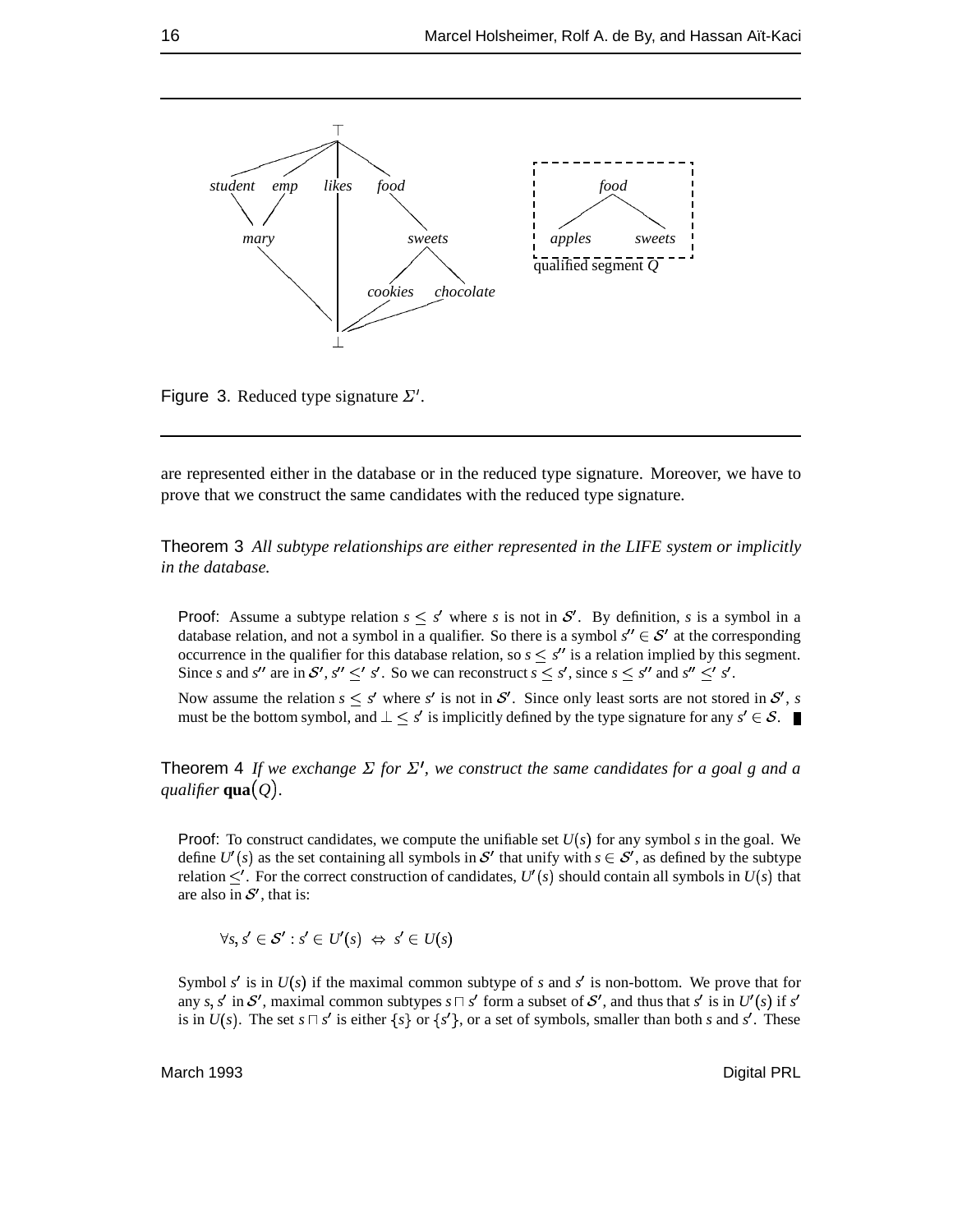symbols are all in  $\mathcal{S}'$ , since we excluded only symbols with a single parent, thus symbols that can never be a maximal common subtype of two other symbols.

Moreover, if  $s \sqcap s' = {\perp}$  (*i.e.*,  $s' \notin U(s)$ ), than  $s'$  is not in the unifiable set  $U'(s)$  as well, since the subtype relation  $\leq'$  in the reduced type signature form a subset of the subtype relation  $\leq$ . П

As can be seen in Example 5.1 and Figure 3, simply duplicating all necessary subtyping information works fine for qualified segments containing a large number of facts with least sort symbols (*i.e.*, data typically found in databases), since these symbols are not stored in the reduced type signature. However, we stress that the above solution is non-optimal, since the reduced type signature  $\Sigma'$  contains more subtype information than actually needed. We believe it is possible to further 'strip-down' the reduced type signature. We think of a technique called *segment guessing*, where less subtype information is needed, and the retrieval algorithm queries any database relation that might contain unifiable facts, based on available subtype information.

#### 6 Optimization

To reduce database interaction, we assert loaded facts in the internal LIFE database, instead of retrieving the same facts over and over again. However, if we assert facts in the internal database, we should retrieve each fact only once. Thus when querying the database for all unifiable facts for goal  $g_i$  in segment  $Q$ , we should exclude all facts loaded from  $Q$  for previous  $\text{goals } g_1, \ldots, g_{i-1}.$ 

As we stated in Section 4, we can describe each subset  $Q[g_i]$  with a selection condition  $T[C_i]$ . Thus we can exclude any subset with the negation of its selection condition. We select the tuples from the database with an SQL-query:

**select**  $t_1, \ldots, t_n$ **from** *R* **where**  $T[C_i]$  **and not**  $(T[C_1])$ **and** ... and not  $(T[C_{i-1}])$ 

The set of all candidates for previous goals forms an *abstract cache*, storing the results of previous abstract computations; *i.e.*, all constructed candidates. This is also known as the *caching of queries*, as described by Ceri *et al.* in [10]. However, storing all these candidates is expensive, and therefore we will shortly mention a few optimizations.

Instead of storing all previous candidates, we use a single set—called *look-up set* to represent that part of the qualified segment that has been loaded:

Definition 23 (Look-up set) *For a segment Q, we define the* look-up set *L*[*i*] *as the set, formed of the maximal terms in the union of candidates*  $c_1, \ldots, c_i$ *.*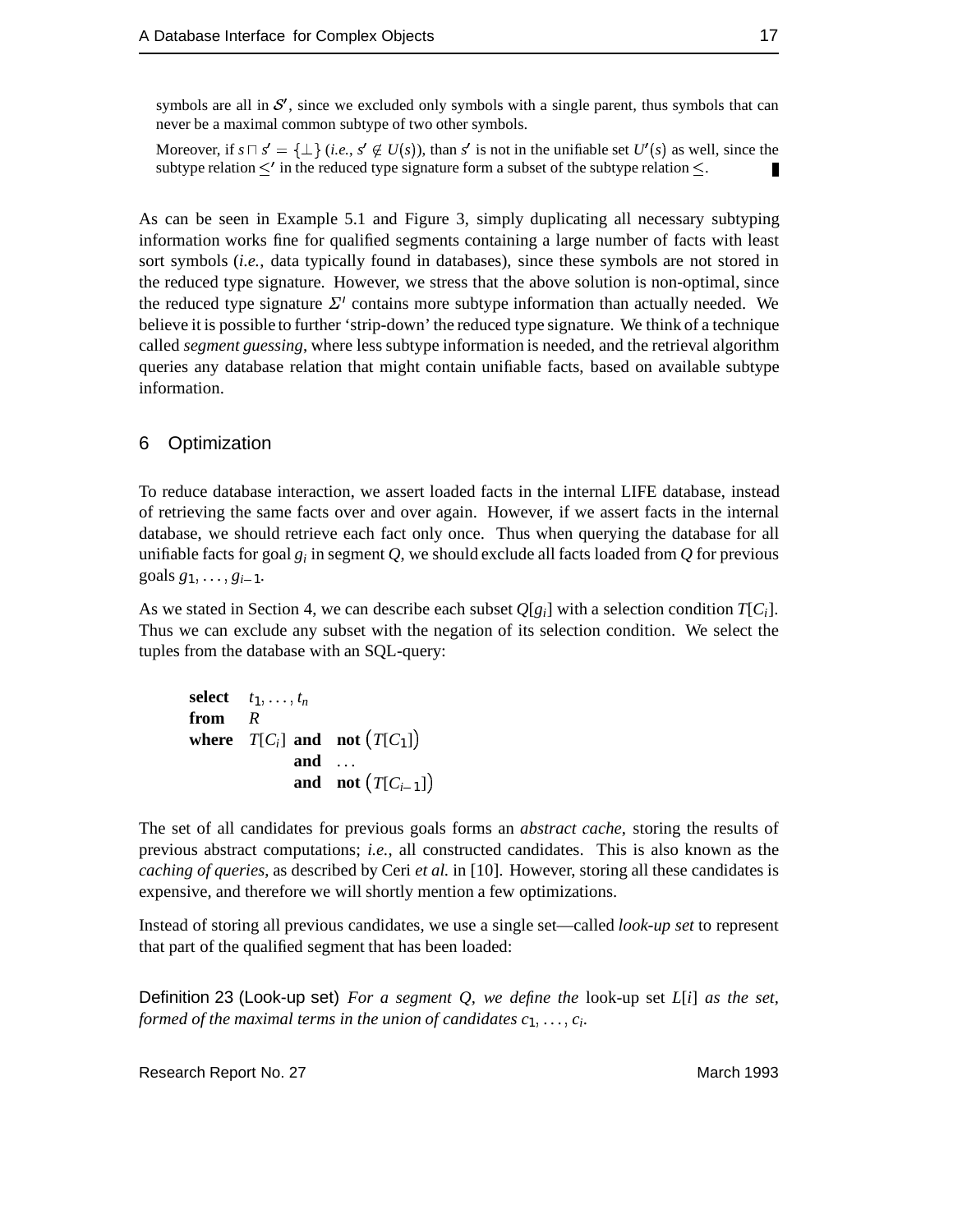A look-up set is an equivalent, but more compact notation for a set of candidates, since any term subsumed by another term, is removed. The SQL-query reduces to:

**select**  $t_1, \ldots, t_n$ **from** *R* **where**  $T[C_i]$  **and not**  $(L[i-1])$ 

Another optimization consists of posing only queries that might retrieve any tuples, that is, we exclude queries with a contradicting selection condition. This occurs when the current query is subsumed by a previous query, as described in [10]. The subsumption of queries is defined by the subtype relation  $\leq$  on candidates. That is, all facts for goal  $g_i$  have been loaded if any term *c* in candidate  $C_i$  is subsumed by some term  $c'$  in the look-up set:  $\forall c \in C_i$ ,  $\exists c' \in L[i-1]: c \leq c'.$ 

A third optimization is the partial exclusion of previous queries. If we retrieve a set from the database, we only need to exclude previously retrieved sets that overlap with the current set;  $i.e., Q[g_i] \cap Q[g_i] \neq \emptyset.$ 

We further like to mention that, since candidates are wild card selections, testing subsumption and overlapping reduces to simple comparison operations on the respective type symbols.

#### 7 Conclusion

We have overviewed a formal design for interfacing a logical query language with complex objects to a relational database. Our system is an improvement on previous systems in that it provides database storage for objects ordered thanks to a subtype hierarchy, representing part of this hierarchy in the database as well. The representation of the objects is flexible; arbitrarily nested objects can be represented in a maximally compressed format, where compressing and decompressing is handled by the interface. The loading algorithm is quite efficient in that it loads only objects actually needed by the LIFE system, and never loads the same object twice, thus improving results in [10]. In addition, our design also improves on previous work by providing for free the ability, intrinsic to  $\psi$ -terms, to store and query partial information. For example, if all facts in LIFE's EDB stipulate that all students are happy, a query requesting to list happy things will avoid itemizing *in extenso* all 12,452 tuples of students, giving only the one tuple corresponding to the *intensional* LIFE fact *happy*(*student*).

LIFE is an extension of logic programming: first-order logic programs are LIFE programs with a *flat* type signature; *i.e.*, all type symbols—except for  $\top$  and  $\bot$  are incomparable. Hence, the retrieval algorithm holds for languages using Prolog terms as objects as well.

Part of the system described in this paper has been implemented: the LIFE–WISDOM system (*LIFE With Inheritance Supported Data Object Management*) implements a database interface for an implementation of LIFE called wild LIFE [3], to an ORACLE relational database [12]. The current system implements both database retrieval and updates, but only for single inheritance and facts consisting of least sorts.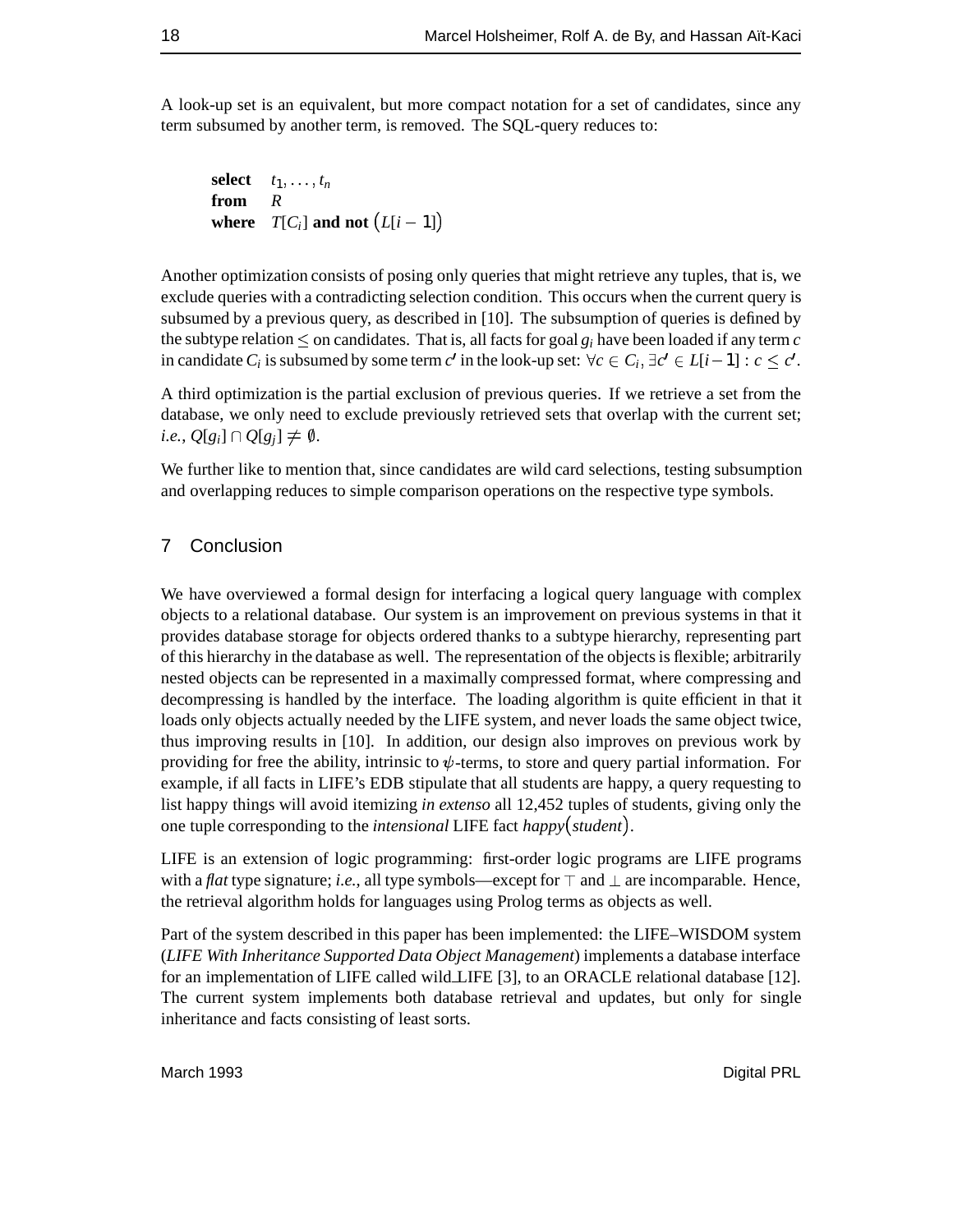As for the future, we want to extend this approach to goals with variables. For example, a goal such as  $name(X, X)$  must only unify with facts with identical arguments and should generate database queries retrieving only tuples with identical values in columns. Then, we may translate entire LIFE rules to complex join operations on the database. The translation of recursive LIFE rules to extended relational algebra expressions must also be explored. Another direction of research consists of weakening the restrictions for the reduced type signature, by redefining qualified segments and using other search strategies, such as *segment guessing*. Also, we may consider iterating our construction, building multiple levels of abstractions; *i.e.*, the storage of qualifiers themselves in *higher-level* qualified segments.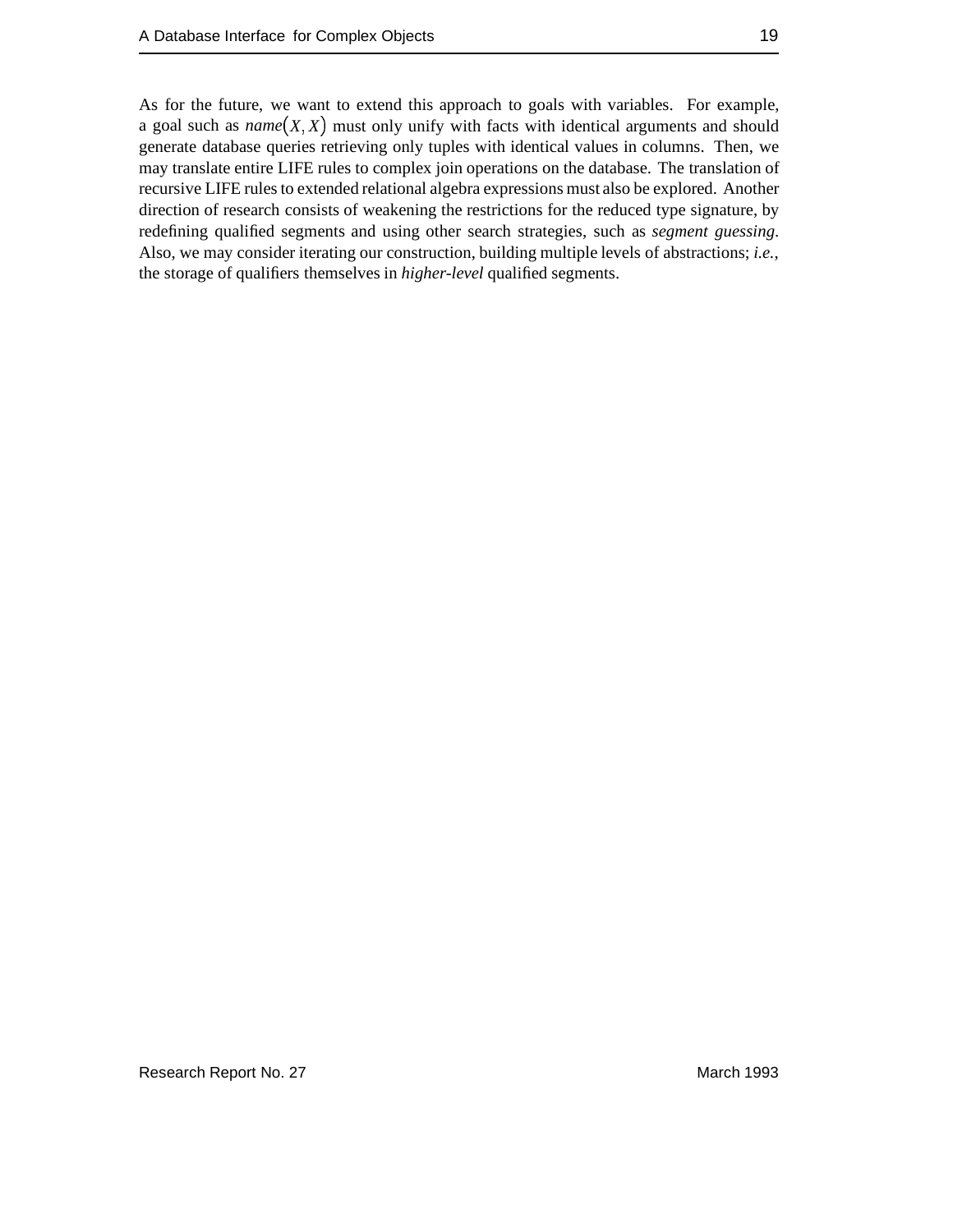#### References

- 1. Hassan Aït-Kaci. An algebraic semantics approach to the effective resolution of type equations. *Theoretical Computer Science*, 45:293–351 (1986).
- 2. Hassan Aït-Kaci. An overview of LIFE. In Joachim Schmidt and Anatoly Stogny, editors, *Next Generation Information System Technology*, pages 42–58, Berlin, Germany (1991). LNCS 504, Spinger-Verlag.
- 3. Hassan Aït-Kaci, Richard Meyer, and Peter Van Roy. Wild LIFE, a user manual. PRL Technical Report (forthcoming), Digital Equipment Corporation, Paris Research Laboratory, Rueil-Malmaison, France (1992).
- 4. Hassan Aït-Kaci and Roger Nasr. LOGIN: A logic programming language with built-in inheritance. *Journal of Logic Programming*, 3:185–215 (1986).
- 5. Hassan Aït-Kaci, Roger Nasr, and Jungyun Seo. Implementing a knowledge-based library information system with typed Horn logic. *Information Processing & Management*, 26(2):249–268 (1990).
- 6. Hassan A¨ıt-Kaci and Andreas Podelski. Towards a meaning of LIFE. PRL Research Report 11, Digital Equipment Corporation, Paris Research Laboratory, Rueil-Malmaison, France (1991). (Revised, October 1992; to appear in the *Journal of Logic Programming*).
- 7. Fran¸cois Bancilhon and Setrag Khoshafian. A calculus for complex objects. *Journal of Computer and System Sciences*, 38(2):326–340 (April 1989).
- 8. O. Peter Buneman, Susan D. Davidson, and Aaron Watters. A semantics for complex objects and approximate answers. *Journal of Computer and System Sciences*, 43(1):170– 218 (August 1991).
- 9. Stefano Ceri, Georg Gottlob, and Letizia Tanca. *Logic Programming and Databases*. Springer Verlag, Berlin, Germany (1990).
- 10. Stefano Ceri, Georg Gottlob, and Gio Wiederhold. Interfacing relational databases and Prolog efficiently. In Larry Kerschberg, editor, *Proceedings of the 2nd International Conference on Expert Database Systems*, pages 141–153, Menlo Park, CA (1987). Benjamin-Cummings.
- 11. Patrick Cousot and Radhia Cousot. Abstract interpretation and application to logic programs. *Journal of Logic Pogramming*, 13(2-3):103–179 (1992).
- 12. Marcel Holsheimer. LIFE–WISDOM, a database interface for the LIFE system. Master's thesis, Computer Science, University of Twente, Enschede, The Netherlands (September 1992).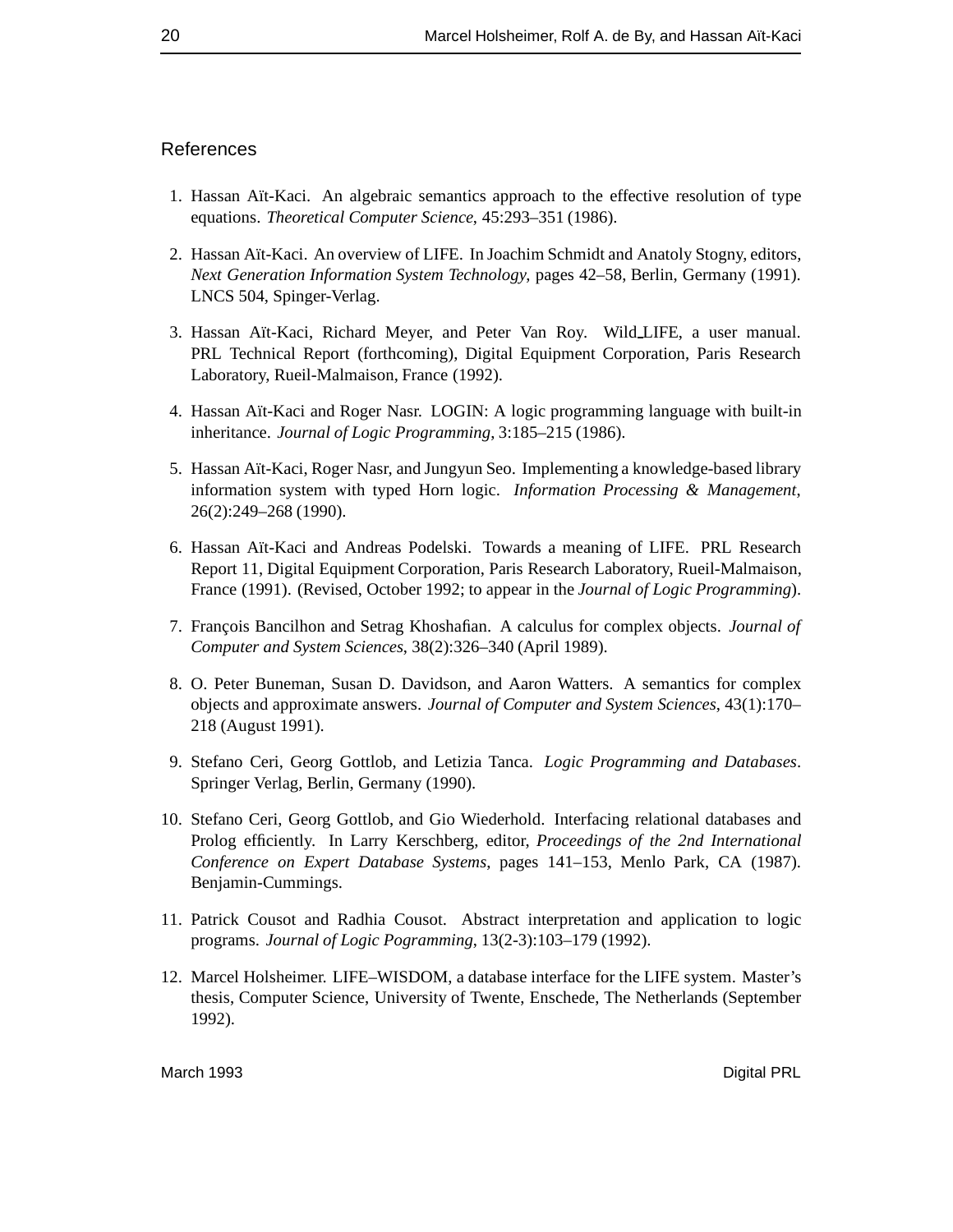- 13. Katherine Morris, Jeffrey D. Ullman, and Allen Van Gelder. Design overview of the Nail! system. In Ehud Shapiro, editor, *Proceedings of the 3rd International Conference on Logic Programming*, pages 544–568, Berlin, Germany (1986). LNCS 225, Springer-Verlag.
- 14. Shamim Naqvi and Shalom Tsur. *A Logical Language for Data and Knowledge Bases*. Computer Science Press, Rockville, MD (1989).
- 15. Yannis Vassiliou, James Clifford, and Matthias Jarke. How does an expert system get its data? In *Proceedings of the International Conference on Very Large Databases*, pages 70–72 (1983). Extended abstract.
- 16. Yannis Vassiliou and Matthias Jarke. Databases and expert systems: Opportunities and architectures for integration. In *New Applications of Databases*, pages 185–201, London, UK (1984). Academic Press.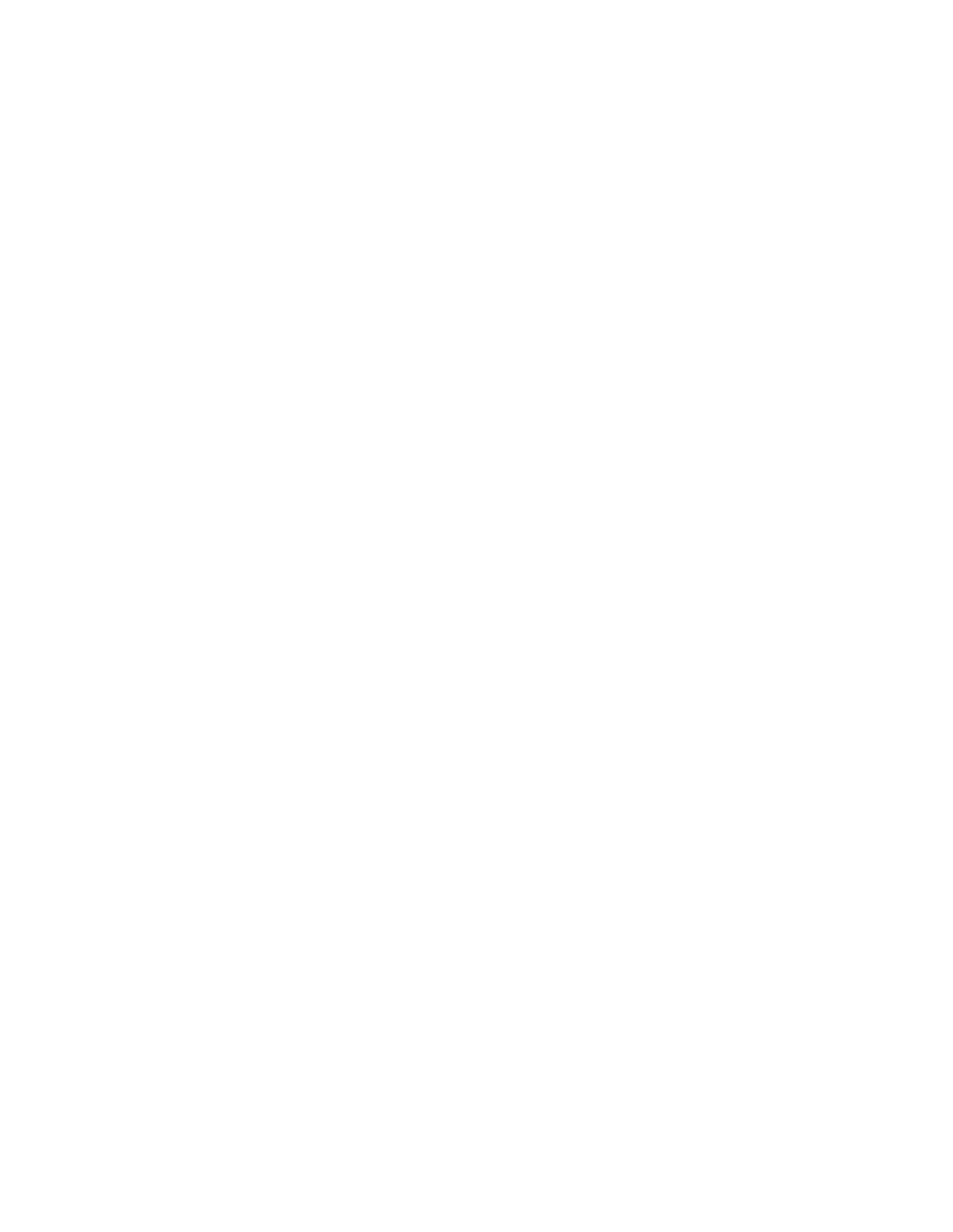## **PRL Research Reports**

The following documents may be ordered by regular mail from:

Librarian – Research Reports Digital Equipment Corporation Paris Research Laboratory 85, avenue Victor Hugo 92563 Rueil-Malmaison Cedex France.

It is also possible to obtain them by electronic mail. For more information, send a message whose subject line is help to doc-server@prl.dec.com or, from within Digital, to decprl::doc-server.

Research Report 1: Incremental Computation of Planar Maps. Michel Gangnet, Jean-Claude Hervé, Thierry Pudet, and Jean-Manuel Van Thong. May 1989.

Research Report 2: BigNum: A Portable and Efficient Package for Arbitrary-Precision Arithmetic. Bernard Serpette, Jean Vuillemin, and Jean-Claude Hervé. May 1989.

Research Report 3: Introduction to Programmable Active Memories. Patrice Bertin, Didier Roncin, and Jean Vuillemin. June 1989.

Research Report 4: Compiling Pattern Matching by Term Decomposition. Laurence Puel and Ascánder Suárez. January 1990.

Research Report 5: The WAM: A (Real) Tutorial. Hassan Aït-Kaci. January 1990.<sup>†</sup>

Research Report 6: Binary Periodic Synchronizing Sequences. Marcin Skubiszewski. May 1991.

Research Report 7: The Siphon: Managing Distant Replicated Repositories. Francis J. Prusker and Edward P. Wobber. May 1991.

Research Report 8: Constructive Logics. Part I: A Tutorial on Proof Systems and Typed  $\lambda$ -Calculi. Jean Gallier. May 1991.

Research Report 9: Constructive Logics. Part II: Linear Logic and Proof Nets. Jean Gallier. May 1991.

Research Report 10: Pattern Matching in Order-Sorted Languages. Delia Kesner. May 1991.

<sup>†</sup>This report is no longer available from PRL. A revised version has now appeared as a book: "Hassan Aït-Kaci, *Warren's Abstract Machine: A Tutorial Reconstruction. MIT Press, Cambridge, MA (1991)."*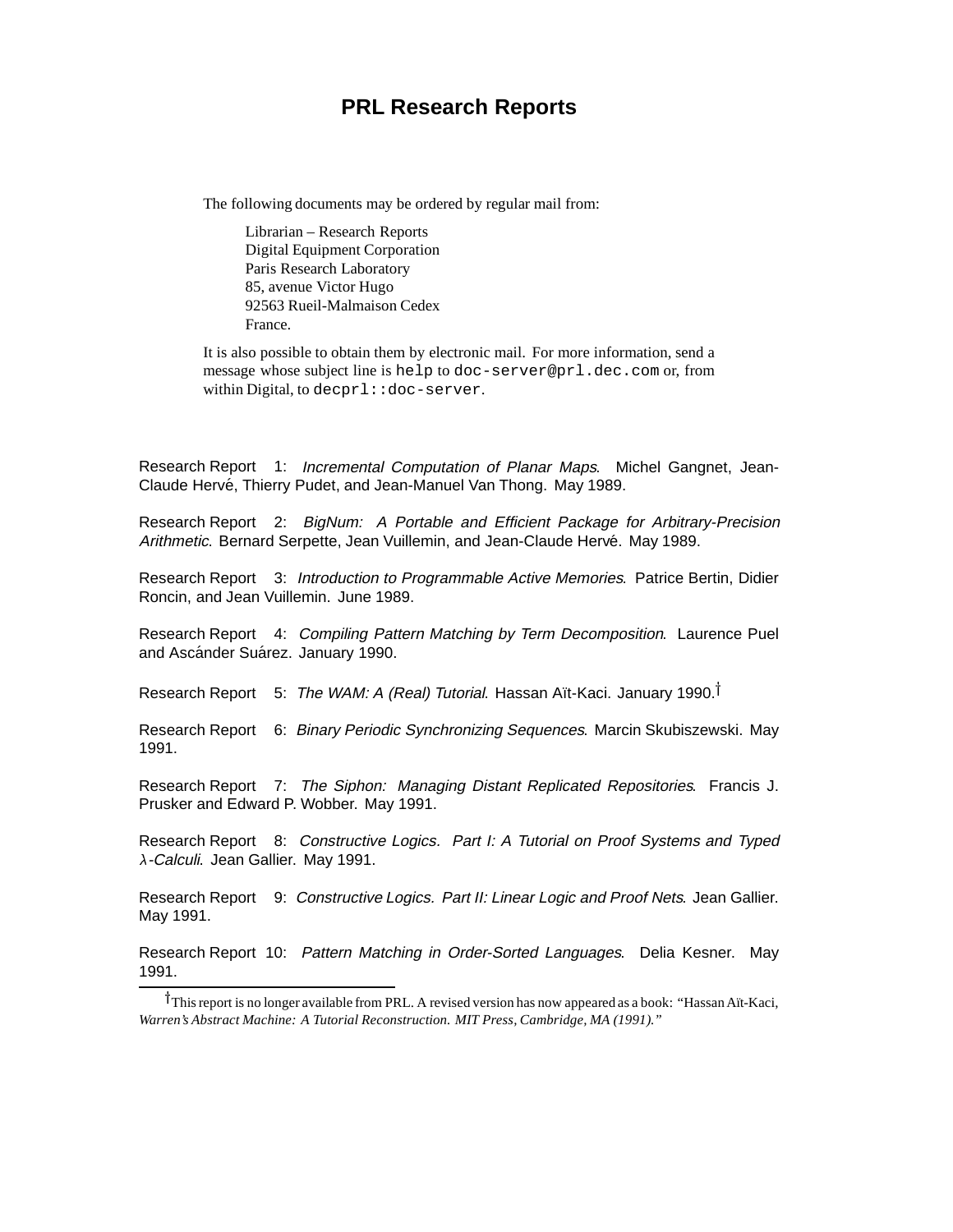Research Report 11: Towards a Meaning of LIFE. Hassan Aït-Kaci and Andreas Podelski. June 1991 (Revised, October 1992).

Research Report 12: Residuation and Guarded Rules for Constraint Logic Programming. Gert Smolka. June 1991.

Research Report 13: Functions as Passive Constraints in LIFE. Hassan Aït-Kaci and Andreas Podelski. June 1991 (Revised, November 1992).

Research Report 14: Automatic Motion Planning for Complex Articulated Bodies. Jérôme Barraquand. June 1991.

Research Report 15: A Hardware Implementation of Pure Esterel. Gérard Berry. July 1991.

Research Report 16: Contribution à la Résolution Numérique des Équations de Laplace et de la Chaleur. Jean Vuillemin. February 1992.

Research Report 17: Inferring Graphical Constraints with Rockit. Solange Karsenty, James A. Landay, and Chris Weikart. March 1992.

Research Report 18: Abstract Interpretation by Dynamic Partitioning. François Bourdoncle. March 1992.

Research Report 19: Measuring System Performance with Reprogrammable Hardware. Mark Shand. August 1992.

Research Report 20: A Feature Constraint System for Logic Programming with Entailment. Hassan Aït-Kaci, Andreas Podelski, and Gert Smolka. November 1992.

Research Report 21: The Genericity Theorem and the Notion of Parametricity in the Polymorphic  $\lambda$ -calculus. Giuseppe Longo, Kathleen Milsted, and Sergei Soloviev. December 1992.

Research Report 22: Sémantiques des langages impératifs d'ordre supérieur et interprétation abstraite. François Bourdoncle. January 1993.

Research Report 23: Dessin à main levée et courbes de Bézier : comparaison des algorithmes de subdivision, modélisation des épaisseurs variables. Thierry Pudet. January 1993.

Research Report 24: Programmable Active Memories: a Performance Assessment. Patrice Bertin, Didier Roncin, and Jean Vuillemin. March 1993.

Research Report 25: On Circuits and Numbers. Jean Vuillemin. April 1993.

Research Report 26: Numerical Valuation of High Dimensional Multivariate European Securities. Jérôme Barraquand. March 1993.

Research Report 27: A Database Interface for Complex Objects. Marcel Holsheimer, Rolf A. de By, and Hassan Aït-Kaci. March 1993.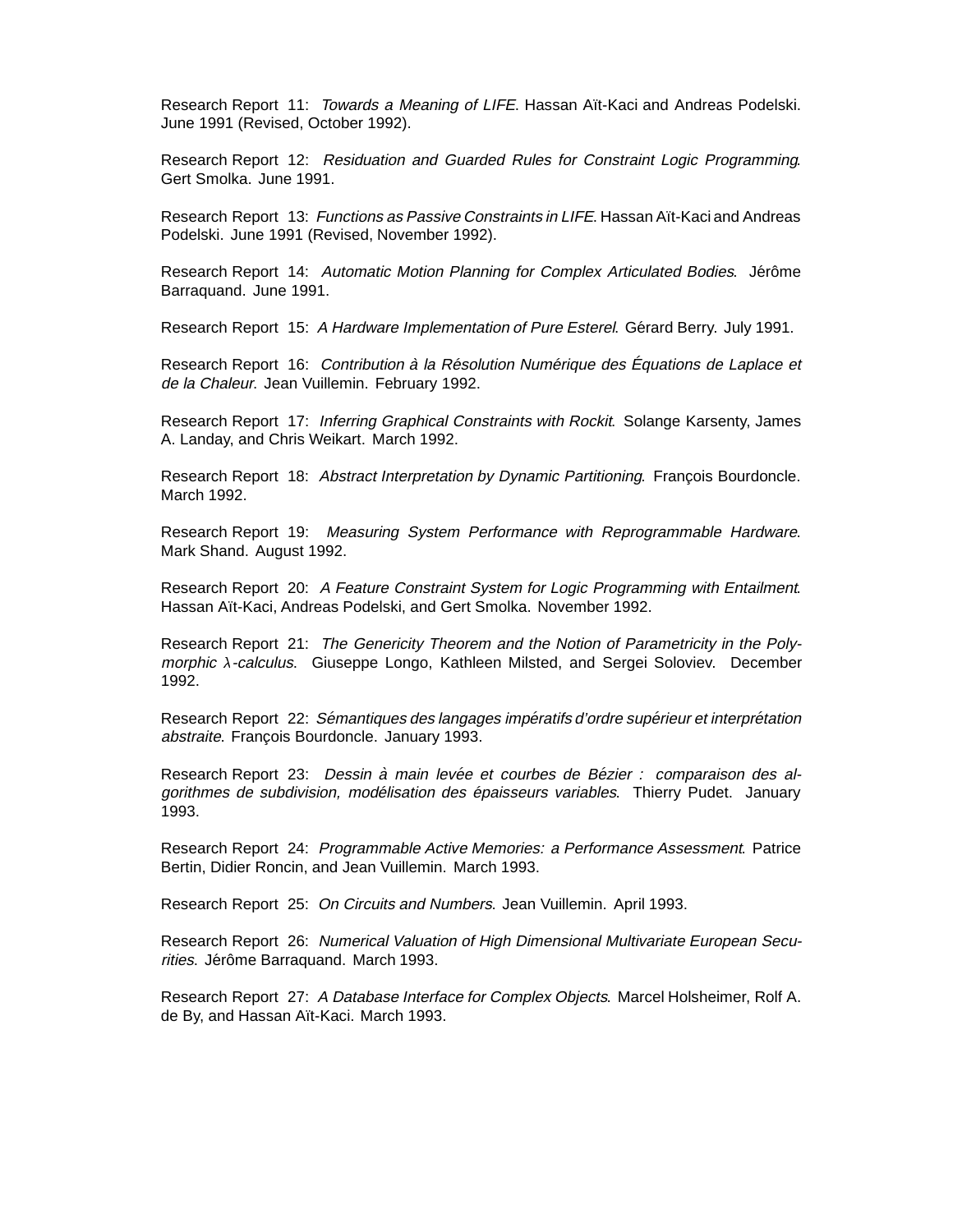Research Report 28: Feature Automata and Sets of Feature Trees. Joachim Niehren and Andreas Podelski. March 1993.

Research Report 29: Real Time Fitting of Pressure Brushstrokes. Thierry Pudet. March 1993.

Research Report 30: Rollit: An Application Builder. Solange Karsenty and Chris Weikart. April 1993.

Research Report 31: Label-Selective  $\lambda$ -Calculus. Hassan Aït-Kaci and Jacques Garrigue. May 1993.

Research Report 32: Order-Sorted Feature Theory Unification. Hassan Aït-Kaci, Andreas Podelski, and Seth Copen Goldstein. May 1993.